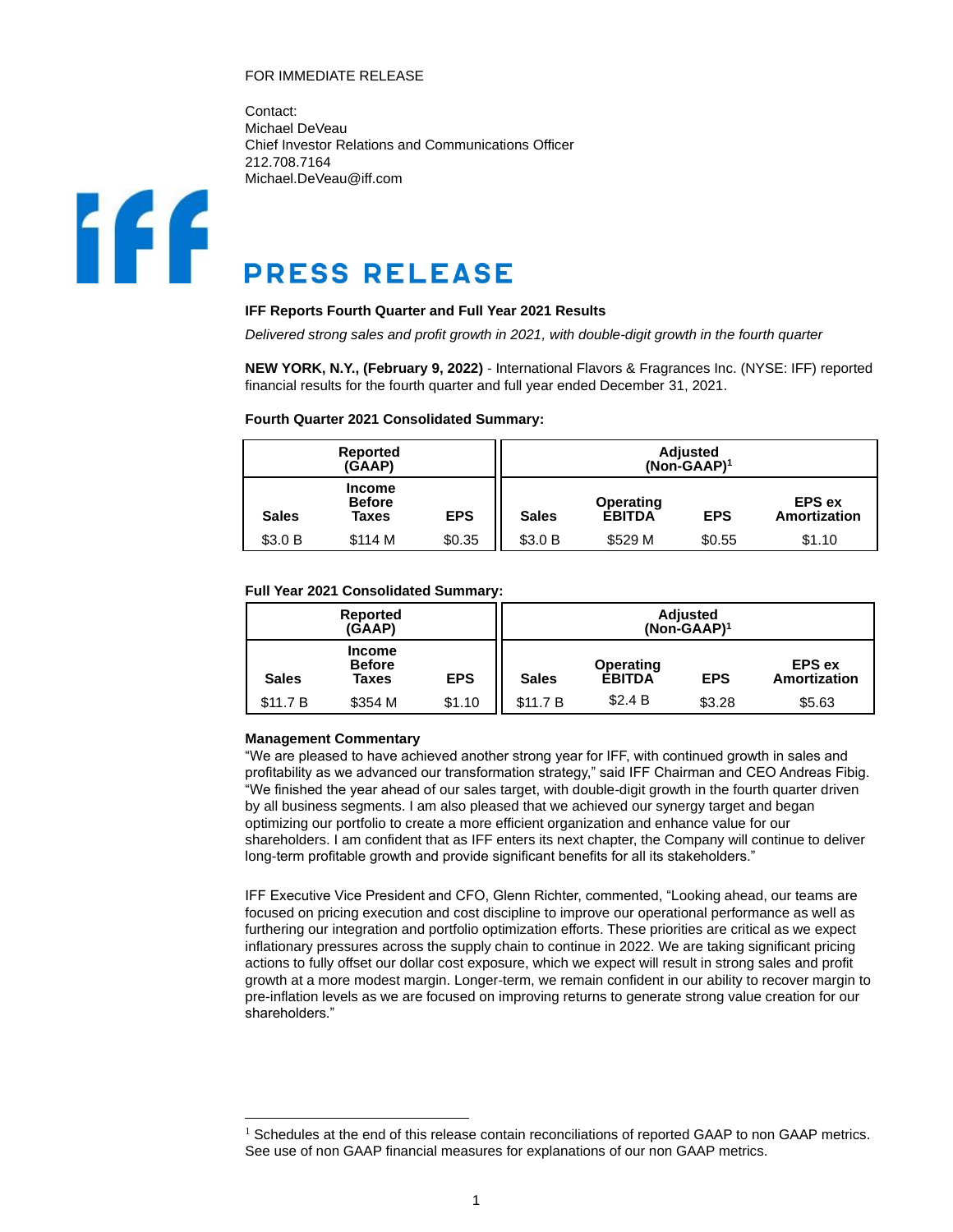# **Fourth Quarter 2021 Consolidated Financial Results**

- Reported net sales for the fourth quarter were \$3.03 billion, an increase of 139% compared to the prior year period, driven primarily by the incremental sales related to the merger with Nutrition & Biosciences ("N&B"). On a combined basis<sup>2</sup>, sales increased 9% or 10% on a currency neutral basis, driven by broad-based improvements across all businesses, led by a double-digit increase in Health & Biosciences, and high-single digit growth in Nourish, Pharma Solutions & Scent.
- Income before taxes on a reported basis for the fourth quarter was \$114 million. Adjusted operating EBITDA for the fourth quarter was \$529 million, an increase of \$292 million, or 123%, from \$237 million in 2020 principally driven by the incremental profit related to the merger with N&B. On a combined basis<sup>2</sup>, adjusted operating EBITDA decreased 2%, as strong sales growth and continued cost discipline were more than offset by inflationary pressures.
- Reported earnings per share (EPS) for the fourth quarter was \$0.35. Adjusted EPS excluding amortization was \$1.10 per diluted share.

|                                 | <b>Reported</b><br>(GAAP) | <b>Adjusted</b><br>(Non-GAAP) | <b>Combined</b><br><b>Currency Neutral</b><br>$(Non-GAAP)^2$ | <b>Combined</b><br><b>Adjusted</b><br>$(Non-GAAP)^2$ |
|---------------------------------|---------------------------|-------------------------------|--------------------------------------------------------------|------------------------------------------------------|
|                                 | <b>Sales</b>              | Operating<br><b>EBITDA</b>    | <b>Sales</b>                                                 | <b>Operating EBITDA</b>                              |
| Nourish                         | 128%                      | 89%                           | 9%                                                           | (2)%                                                 |
| <b>Health &amp; Biosciences</b> | <b>NMF</b>                | NMF                           | 13%                                                          | 4%                                                   |
| Scent                           | 6%                        | (5)%                          | 7%                                                           | (5)%                                                 |
| <b>Pharma Solutions</b>         | <b>NMF</b>                | NMF                           | 9%                                                           | (11)%                                                |

#### **Fourth Quarter 2021 Segment Summary<sup>3</sup> : Growth vs. Prior Year**

#### **Nourish Segment**

- On a reported basis, sales were  $$1.63$  billion. On a combined basis<sup>2</sup>, currency neutral sales improved 9% led by double-digit growth in Food Designs and Ingredients and mid-single digit improvements in Flavors.
- Nourish adjusted operating EBITDA was \$251 million. On a combined basis<sup>2</sup>, adjusted operating EBITDA declined 2% and adjusted operating EBITDA margin contracted by 190bps to 15.4% as volume growth, price increases, productivity and cost management were offset by inflationary pressures.

#### **Health & Biosciences Segment**

- On a reported basis, sales were \$646 million. On a combined basis<sup>2</sup>, currency neutral sales improved 13% with strong growth across all segments led by robust double-digit performances in Health, Microbial Control, Animal Nutrition and Grain Processing.
- Health & Biosciences adjusted operating EBITDA was \$156 million. On a combined basis<sup>2</sup>, adjusted operating EBITDA grew 4% led by strong volume growth and productivity. Adjusted operating EBITDA margin contracted by 210bps to 24.1% primarily due to inflation and higher logistics costs to balance demand and capacity.

#### **Scent Segment**

- On a reported basis, sales were \$555 million. On a combined basis<sup>2</sup>, currency neutral sales improved 7% led by strong double-digit growth in Fine Fragrances and Fragrance Ingredients.
- Scent adjusted operating EBITDA was \$88 million. On a combined basis<sup>2</sup>, adjusted operating EBITDA declined 5% and adjusted operating EBITDA margin contracted by 190bps to 15.9% as volume growth and favorable mix were more than offset primarily by higher raw material costs.

<sup>&</sup>lt;sup>2</sup> Combined historical results for the fourth quarter is defined as 3 months (October, November and December) of legacy IFF and N&B results, in both the 2020 and 2021 periods.

<sup>3</sup> Starting in the first quarter 2021, IFF reports financial results in four segments, Nourish, Health & Biosciences, Scent and Pharma Solutions. "NMF" stands for Not Meaningful as the related segments were only created following the closing of the N&B merger.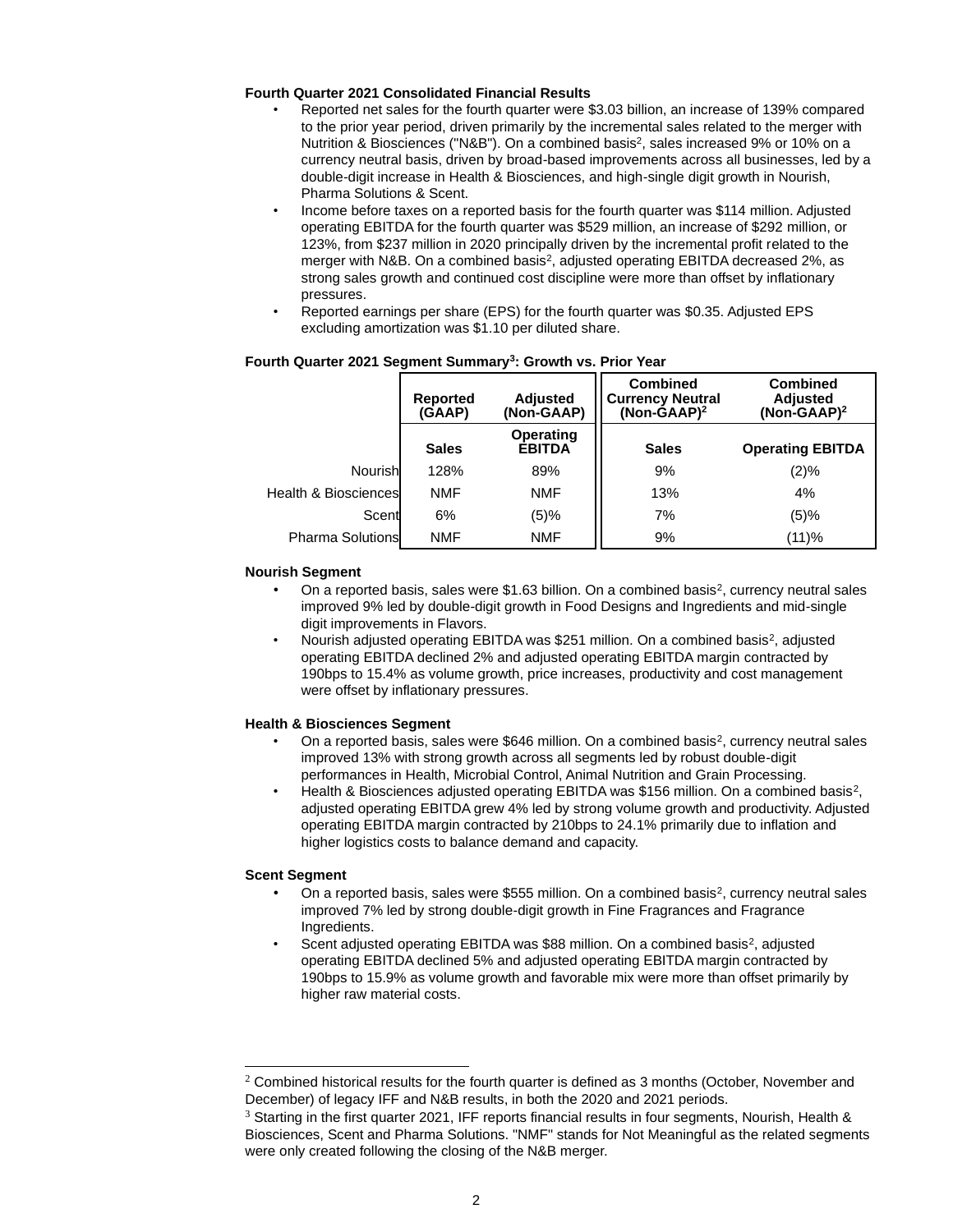# **Pharma Solutions Segment**

- On a reported basis, sales were \$204 million. On a combined basis<sup>2</sup>, currency neutral sales improved 9% with broad-based growth.
- Pharma Solutions adjusted operating EBITDA was \$34 million. On a combined basis<sup>2</sup>, adjusted operating EBITDA declined 11% and adjusted operating EBITDA margin contracted by 350bps to 16.7% primarily due to higher raw material and energy costs.

# **Full Year 2021 Consolidated Financial Results**

- Reported net sales for the full year were \$11.66 billion, an increase of 129% compared to the prior year period, driven primarily by the incremental sales related to the merger with Nutrition & Biosciences ("N&B"). On a combined basis<sup>4</sup> , sales increased 10% or 8% on a currency neutral basis, with growth achieved across all divisions, led by high-single digit increases in Nourish and Scent.
- Income before taxes on a reported basis for the full year was \$354 million. Adjusted operating EBITDA for the full year was \$2.43 billion, an increase of \$1.37 billion, or 130%, from \$1.06 billion in 2020 principally driven by the incremental profit related to the merger with N&B. On a combined basis<sup>2</sup>, adjusted operating EBITDA increased 3%, as strong sales growth and continued cost discipline more than offset inflationary pressures.
- Reported earnings per share (EPS) for the full year was \$1.10. Adjusted EPS excluding amortization was \$5.63 per diluted share.
- Cash flow from operations for the full year was strong, increasing \$723 million versus yearago period, to \$1.437 billion, and free cash flow defined as cash flow from operations less capital expenditures totaled \$1.044 billion. Net debt to credit adjusted EBITDA at the end of the fourth quarter was 4.1x.

|                                 | <b>Reported</b><br>(GAAP) | <b>Adjusted</b><br>(Non-GAAP) | <b>Combined</b><br><b>Currency Neutral</b><br>$(Non-GAAP)^4$ | <b>Combined</b><br><b>Adjusted</b><br>$(Non-GAAP)^4$ |
|---------------------------------|---------------------------|-------------------------------|--------------------------------------------------------------|------------------------------------------------------|
|                                 | <b>Sales</b>              | Operating<br><b>EBITDA</b>    | <b>Sales</b>                                                 | <b>Operating EBITDA</b>                              |
| Nourish                         | 117%                      | 96%                           | 9%                                                           | 8%                                                   |
| <b>Health &amp; Biosciences</b> | <b>NMF</b>                | <b>NMF</b>                    | 6%                                                           | (1)%                                                 |
| Scent                           | 9%                        | 11%                           | 8%                                                           | 11%                                                  |
| <b>Pharma Solutions</b>         | <b>NMF</b>                | <b>NMF</b>                    | 2%                                                           | (19)%                                                |

**Full Year 2021 Segment Summary<sup>3</sup> : Growth vs. Prior Year**

# **Nourish Segment**

- On a reported basis, sales were \$6.26 billion. On a combined basis<sup>4</sup>, currency neutral sales improved 9% led by double-digit growth in Ingredients and strong high-single digit improvements in Flavors and Food Design.
- Nourish adjusted operating EBITDA was \$1.17 billion. On a combined basis<sup>4</sup>, adjusted operating EBITDA grew 8% led by strong volume growth, price increases and cost management. Adjusted operating EBITDA margin contracted 70bps to 18.7% primarily due to higher raw material costs.

# **Health & Biosciences Segment**

- On a reported basis, sales were \$2.33 billion. On a combined basis<sup>4</sup>, currency neutral sales improved 6% with growth in nearly all segments led by double-digit increases in Home & Personal Care and Grain Processing as well as a high-single digit increase in Cultures & Food Enzymes.
- Health & Biosciences adjusted operating EBITDA was \$625 million. On a combined basis<sup>4</sup>, adjusted operating EBITDA declined 1% and adjusted operating EBITDA margin contracted by 250bps to 26.8% as volume growth and productivity were offset by inflationary pressures and higher logistics costs to balance demand & capacity.

# **Scent Segment**

• On a reported basis, sales were \$2.25 billion. On a combined basis<sup>4</sup>, currency neutral sales improved 8% driven by strong double-digit growth in Fine Fragrances and Cosmetic Actives,

<sup>4</sup> Combined results for the full year is defined as a full 12 months of legacy IFF results, and 11 months (excludes January) of N&B results, in the 2021 period, in light of the merger completion on February 1, 2021.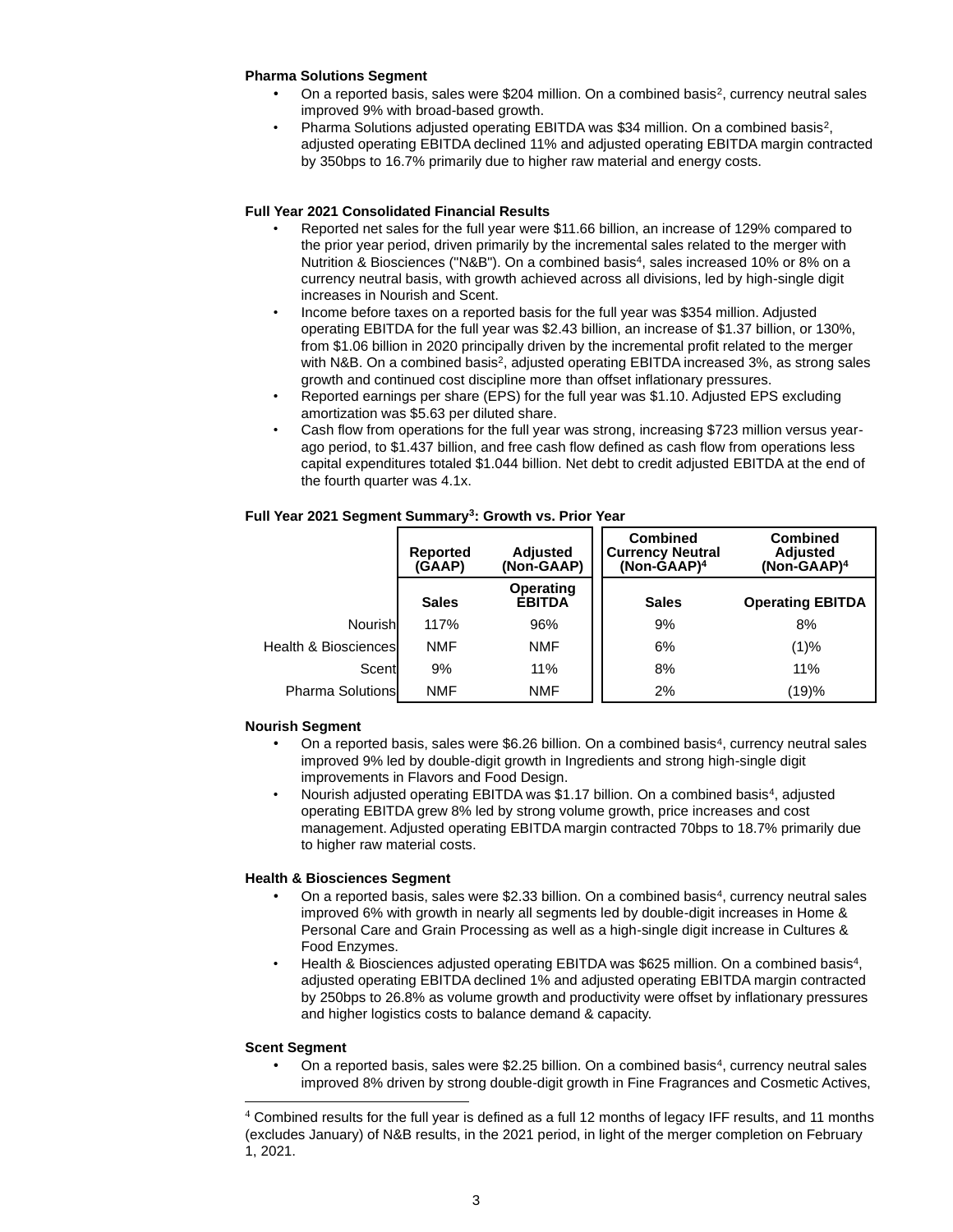high-single digit growth in Fragrance Ingredients and modest growth in Consumer Fragrances.

• Scent adjusted operating EBITDA was \$463 million. On a combined basis<sup>4</sup>, adjusted operating EBITDA grew 11% and adjusted operating EBITDA margin expanded by 30bps to 20.5% led by strong volume growth, favorable mix and productivity.

#### **Pharma Solutions Segment**

- On a reported basis, sales were \$809 million. On a combined basis<sup>4</sup>, currency neutral sales improved 2% led by a strong double-digit performance in Industrials.
- Pharma Solutions adjusted operating EBITDA was \$165 million. On a combined basis<sup>4</sup>, adjusted operating EBITDA declined 19% and adjusted operating EBITDA margin contracted by 570bps to 20.4% due to supply constraints and inflation.

#### **2022 Financial Guidance**

The Company expects full year 2022 sales to be approximately \$12.3 billion to \$12.7 billion, with an expected full year 2022 adjusted operating EBITDA of approximately \$2.5 billion to \$2.6 billion. The Company's full year guidance reflects the expected Microbial Control divestiture, which is anticipated to be complete at the end of May 2022.

Comparable currency neutral sales growth for 2022 is expected to be approximately 6% to 9%. On a comparable basis, full year 2021 sales were approximately \$11.85 billion, including approximately \$500 million related to N&B January 2021 sales, less approximately \$300 million of sales related to the Fruit Preparation and pending Microbial Control divestitures.

Comparable currency neutral adjusted operating EBITDA growth for 2022 is expected to be approximately 4% to 8%. On a comparable basis, full year 2021 adjusted operating EBITDA was approximately \$2.5 billion, including approximately \$110 million related to N&B January 2021 adjusted operating EBITDA, less approximately \$35 million of adjusted operating EBITDA related to the Fruit Preparation and pending Microbial Control divestitures.

The Company expects that foreign exchange will negatively impact sales growth in 2022 by approximately 2 percentage points and adjusted operating EBITDA growth by approximately 4 percentage points.

A copy of the Company's Annual Report on Form 10-K will be available on its website at www.iff.com or at www.sec.gov by March 1, 2022.

# **Audio Webcast**

A live webcast to discuss the Company's fourth quarter and full year 2021 financial results will be held on February 10, 2022, at 9:00 a.m. ET. The webcast and accompanying slide presentation may be accessed on the Company's IR website at iniff.com. For those unable to listen to the live webcast, a recorded version will be made available on the Company's website approximately one hour after the event and will remain available on IFF's website for one year.

# **Cautionary Statement Under The Private Securities Litigation Reform Act of 1995**

Statements in this press release, which are not historical facts or information, are "forward-looking statements" within the meaning of The Private Securities Litigation Reform Act of 1995. Such forwardlooking statements are based on management's current assumptions, estimates and expectations including those concerning the impacts of COVID-19 and our plans to respond to its implications; the expected impact of global supply chain challenges; expectations regarding sales and profit for the fiscal year 2022, including the impact of foreign exchange, pricing actions, raw materials, and sourcing, logistics and manufacturing costs; expectations of the impact of inflationary pressures and the pricing actions to offset exposure to such impacts; the impact of higher input costs, including raw materials and energy; our ability to drive cost discipline measures and the ability to recover margin to pre-inflation levels; the divestiture of our microbial control business and the progress of our portfolio optimization strategy, through non-core business divestitures; our combination with N&B, including the expected cost benefits and synergies of the N&B Transaction, the success of our integration efforts and ability to deliver on our synergy commitments as well as future opportunities for the combined company; the success of our optimization of our portfolio; the growth potential of the markets in which we operate, including the emerging markets, expected capital expenditures, the expected costs and benefits of our ongoing optimization of our manufacturing operations, including the expected number of closings, expected cash flow and availability of capital resources to fund our operations and meet our debt service requirements; our ability to drive reductions in expenses; our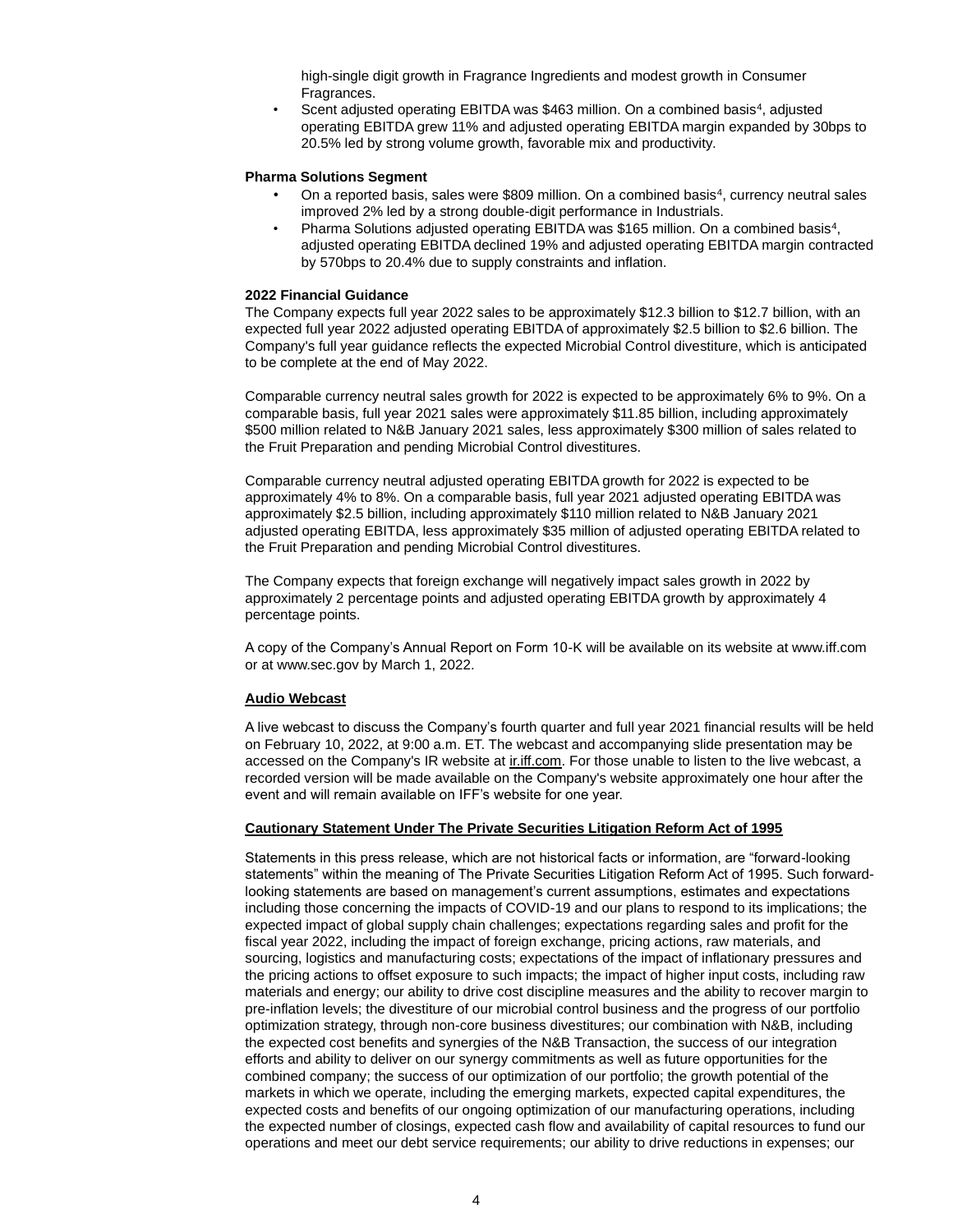strategic investments in capacity and increasing inventory to drive improved profitability; the impact of inflation and other macroeconomic factors; our ability to innovate and execute on specific consumer trends and demands; and our ability to continue to generate value for, and return cash to, our shareholders.

These forward-looking statements should be evaluated with consideration given to the many risks and uncertainties inherent in our business that could cause actual results and events to differ materially from those in the forward-looking statements. Certain of such forward-looking information may be identified by such terms as "expect", "anticipate", "believe", "intend", "outlook", "may", "estimate", "should", "predict" and similar terms or variations thereof. Such forward-looking statements are based on a series of expectations, assumptions, estimates and projections about the Company, are not guarantees of future results or performance, and involve significant risks, uncertainties and other factors, including assumptions and projections, for all forward periods. Our actual results may differ materially from any future results expressed or implied by such forward-looking statements.

Such risks, uncertainties and other factors include, among others, the following: (1) inflationary trends in the price of our input costs, such as raw materials, transportation and energy; (2) supply chain disruptions, geopolitical developments or climate-change related events that may affect our suppliers or procurement of raw materials; (3) disruption in the development, manufacture, distribution or sale of our products from COVID-19 and other public health crises; (4) risks related to the integration of N&B and the Frutarom business, including whether we will realize the synergies and benefits anticipated from the acquisitions in the expected time frame (5) failure to successfully establish and manage acquisitions, collaborations, joint ventures or partnerships, or the failure to close strategic transactions or divestments; ( (6) our ability to successfully market to our expanded and diverse customer base;; (7) our substantial amount of indebtedness and its impact on our liquidity and ability to return capital to its shareholders; (8) our ability to effectively compete in our market and develop and introduce new products that meet customers' needs; (9) our ability to retain key employees; (10) changes in demand from large multi-national customers due to increased competition and our ability to maintain "core list" status with customers; (11) our ability to successfully develop innovative and cost-effective products that allow customers to achieve their own profitability expectations; (12) disruption in the development, manufacture, distribution or sale of our products from natural disasters, public health crises, international conflicts, terrorist acts, labor strikes, political crisis, accidents and similar events; (13) the impact of a significant data breach or other disruption in our information technology systems, and our ability to comply with data protection laws in the U.S. and abroad; (14) unprecedented increases and volatility in sourcing and logistics costs; (15) our ability to comply with, and the costs associated with compliance with, regulatory requirements and industry standards, including regarding product safety, quality, efficacy and environmental impact; (16) our ability to meet increasing customer, consumer, shareholder and regulatory focus on sustainability; (17) defect, quality issues (including product recalls), inadequate disclosure or misuse with respect to the products and capabilities; (18) our ability to react in a timely and cost-effective manner to changes in consumer preferences and demands, including increased awareness of health and wellness; ( (19) our ability to benefit from our investments and expansion in emerging markets; (20 the impact of currency fluctuations or devaluations in the principal foreign markets in which we operate; (21) economic, regulatory and political risks associated with our international operations; (22) the impact of global economic uncertainty on demand for consumer products; (23) our ability to comply with, and the costs associated with compliance with, U.S. and foreign environmental protection laws; (24) our ability to successfully manage our working capital and inventory balances; (25) the impact of the failure to comply with U.S. or foreign anti-corruption and anti-bribery laws and regulations, including the U.S. Foreign Corrupt Practices Act; (26) our ability to protect our intellectual property rights; (27) the impact of the outcome of legal claims, regulatory investigations and litigation, including current and future developments involving tax matters in Brazil; (28) changes in market conditions or governmental regulations relating to our pension and postretirement obligations; (29) the impact of changes in federal, state, local and international tax legislation or policies, including the Tax Cuts and Jobs Act, with respect to transfer pricing and state aid, and adverse results of tax audits, assessments, or disputes; (30) the impact of the United Kingdom's departure from the European Union; (31) the impact of the phase out of the London Interbank Offered Rate (LIBOR) on interest expense; and (32) risks associated with our CEO transition, including the impact on employee hiring and retention.

The foregoing list of important factors does not include all such factors, nor necessarily present them in order of importance. In addition, you should consult other disclosures made by the Company (such as in our other filings with the SEC or in company press releases) for other factors that may cause actual results to differ materially from those projected by the Company. Please refer to Part I. Item 1A., Risk Factors, of the Company's Annual Report on Form 10-K filed with the SEC on February 22,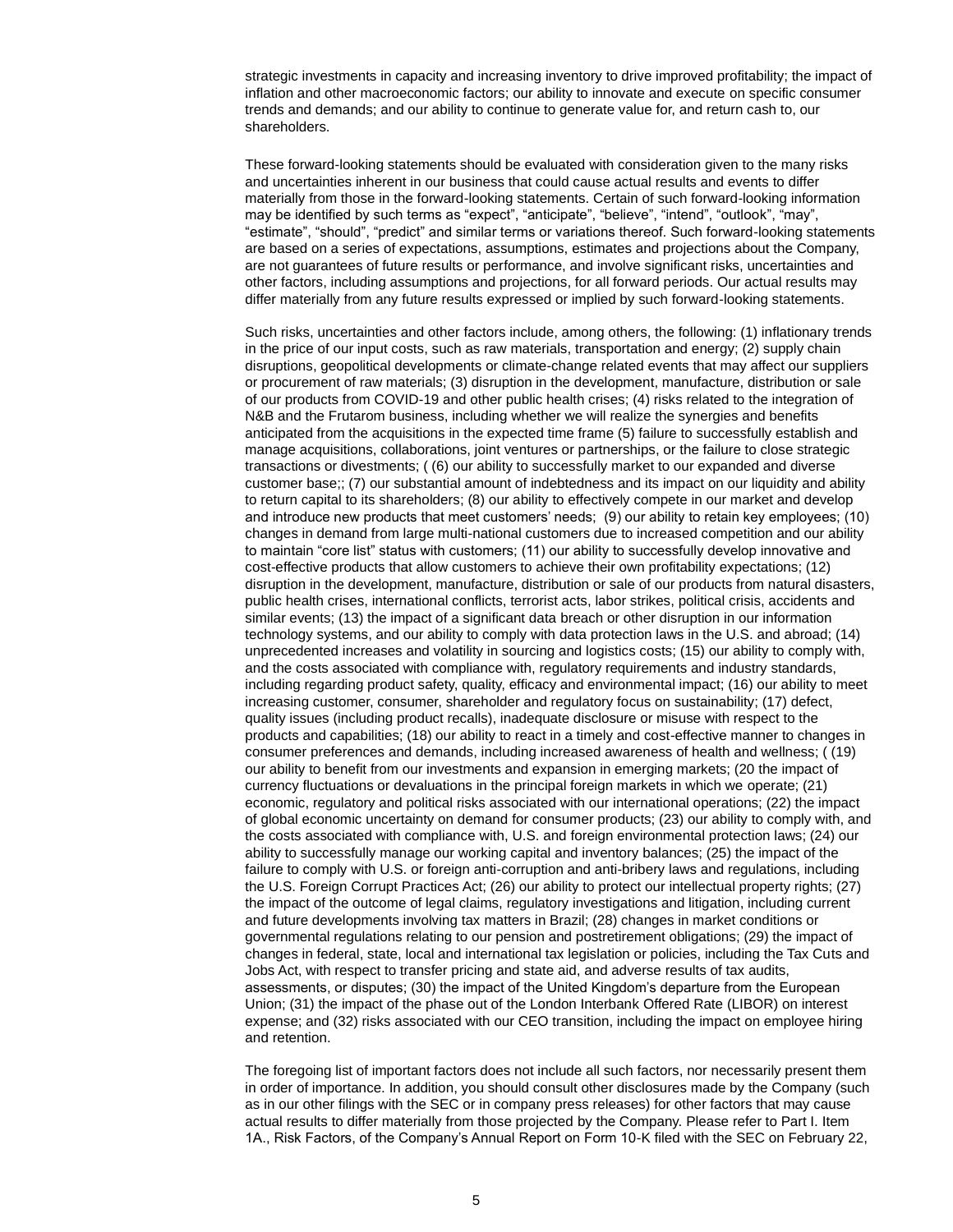2021 for additional information regarding factors that could affect our results of operations, financial condition and liquidity.

We intend our forward-looking statements to speak only as of the time of such statements and do not undertake or plan to update or revise them as more information becomes available or to reflect changes in expectations, assumptions or results. We can give no assurance that such expectations or forward-looking statements will prove to be correct. An occurrence of, or any material adverse change in, one or more of the risk factors or risks and uncertainties referred to in this press release or included in our other periodic reports filed with the SEC could materially and adversely impact our operations and our future financial results. Any public statements or disclosures made by us following this press release that modify or impact any of the forward-looking statements contained in or accompanying this press release will be deemed to modify or supersede such outlook or other forward-looking statements in or accompanying this press release.

#### **Use of Non-GAAP Financial Measures**

We provide in this press release non-GAAP financial measures, including: (i) combined currency neutral sales; (ii) adjusted operating EBITDA and combined adjusted operating EBITDA; (iii) adjusted EBITDA margin and combined adjusted operating EBITDA margin; (iv) adjusted EPS ex amortization; (v) free cash flow; and (vi) net debt to credit adjusted EBITDA.

Our non-GAAP financial measures are defined below.

Currency Neutral metrics eliminate the effects that result from translating non-U.S. currencies to U.S. dollars. We calculate currency neutral numbers by translating current year invoiced sale amounts at the exchange rates used for the corresponding prior year period. We use currency neutral results in our analysis of subsidiary or segment performance. We also use currency neutral numbers when analyzing our performance against our competitors.

Adjusted operating EBITDA and adjusted operating EBITDA margin exclude depreciation and amortization expense, interest expense, other income (expense), net, restructuring and other charges and certain non-recurring items such as Frutarom integration related costs, gain (losses) on sale of assets, shareholder activism related costs, business divestiture costs, employee separation costs, Frutarom acquisition related costs, compliance review & legal defense costs, N&B inventory step-up costs, N&B transaction related costs, N&B integration related costs and the impact of the merger with N&B.

Adjusted EPS ex Amortization excludes the impact of non-operational items including Frutarom integration related costs, restructuring and other charges, gain (losses) on sale of assets, , business divestiture costs, employee separation costs, pension settlement Frutarom acquisition related costs, compliance review and legal defense costs, , N&B transaction related costs, N&B integration related costs, redemption value adjustment to EPS, the impact of the merger with N&B and non-cash items including the amortization of acquisition related intangible assets.

Free Cash Flow is operating cash flow (i.e. cash flow from operations) less capital expenditures.

Net debt to credit adjusted EBITDA is the leverage ratio used in our credit agreement and defined as Net debt (which is long-term debt less cash and cash equivalents) divided by the trailing 12-month credit adjusted EBITDA. Credit adjusted EBITDA is defined as income (loss) before income taxes, depreciation and amortization expense, interest expense, specified items and non-cash items.

Combined historical results for the fourth quarter is defined as 3 months (October, November and December) of legacy IFF and N&B results, in both the 2020 period and the current 2021 period. Combined historical results for the full year is defined as 12 months of legacy IFF results, and 11 months (excluding January) of N&B results.

These non-GAAP measures are intended to provide additional information regarding our underlying operating results and comparable year-over-year performance. Such information is supplemental to information presented in accordance with GAAP and is not intended to represent a presentation in accordance with GAAP. In discussing our historical and expected future results and financial condition, we believe it is meaningful for investors to be made aware of and to be assisted in a better understanding of, on a period-to-period comparable basis, financial amounts both including and excluding these identified items, as well as the impact of exchange rate fluctuations. These non-GAAP measures should not be considered in isolation or as substitutes for analysis of the Company's results under GAAP and may not be comparable to other companies' calculation of such metrics.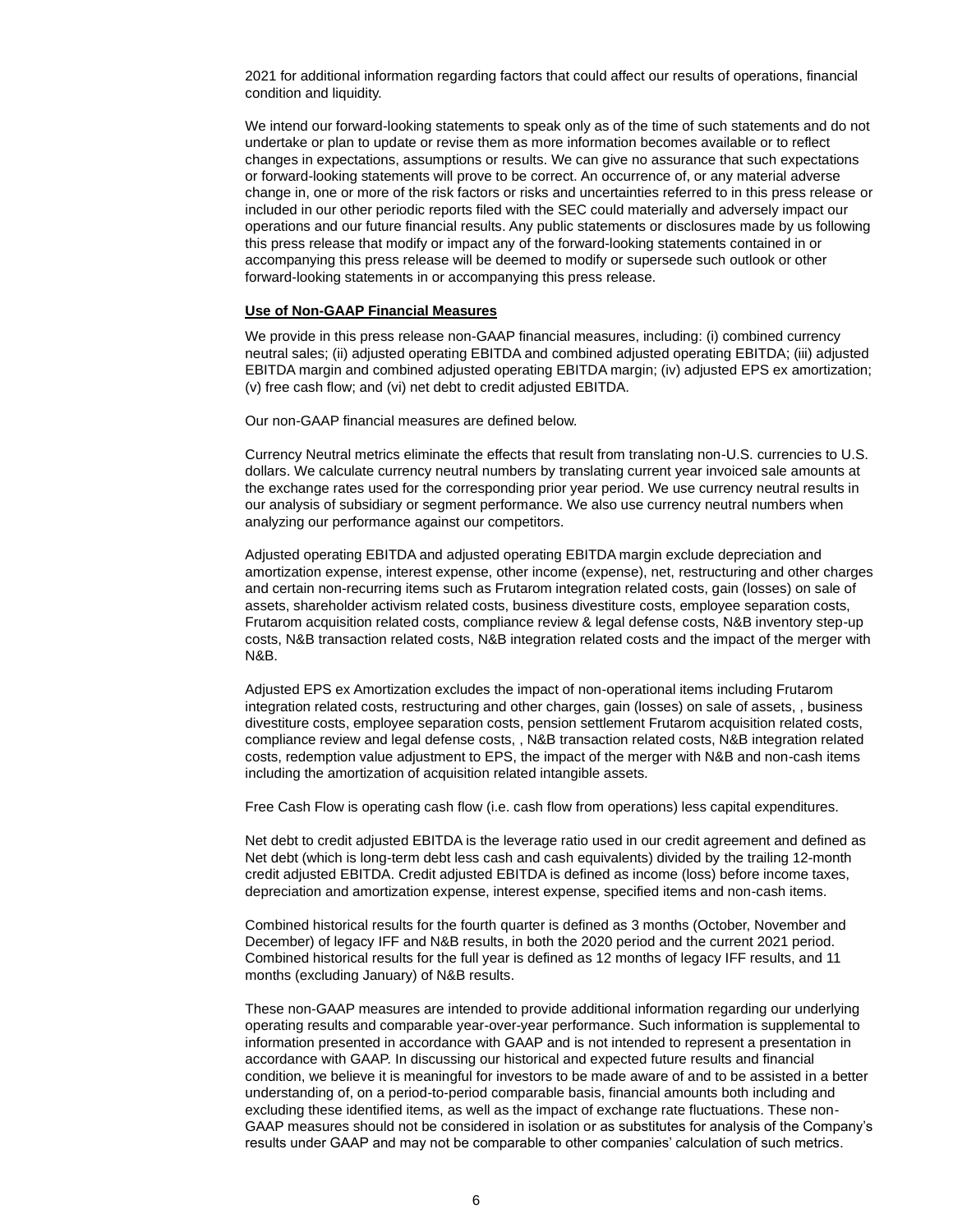Effective in the first quarter of 2021, the Company elected to change the profit or loss measure of the Company's reportable segments from Segment Operating Profit to Segment Adjusted Operating EBITDA for internal reporting and performance measurement purposes. Segment Adjusted Operating EBITDA is defined as (Loss) Income Before Taxes before depreciation and amortization expense, interest expense, restructuring and other charges, net and certain non-recurring items. Prior period amounts have been recast to reflect these changes in segment profitability measures. Our determination of reportable segments was made on the basis of our strategic priorities within each segment and corresponds to the manner in which our chief operating decision maker reviews and evaluates operating performance to make decisions about resources to be allocated to the segment. In addition to our strategic priorities, segment reporting is also based on differences in the products and services we provide. As a result, we added two new reportable segments - Health & Biosciences and Pharma Solutions. Nourish is composed of IFF's legacy Taste segment and N&B's Food & Beverage segment. The Scent and Health & Biosciences segments include a component of the legacy Taste segment.

The Company cannot reconcile its expected Adjusted Operating EBITDA margin to Income (loss) Before Taxes under "Financial Guidance" without unreasonable effort because certain items that impact net income and other reconciling metrics are out of the Company's control and/or cannot be reasonably predicted at this time. These items include but are not limited to Frutarom integration related costs, losses on sale of assets, shareholder activism related costs, business divestiture costs, employee separation costs, compliance review & legal defense costs, N&B inventory step-up costs, N&B transaction related costs and N&B integration related costs.

#### **Welcome to IFF**

At IFF (NYSE: IFF), an industry leader in food, beverage, scent, health and biosciences, science and creativity meet to create essential solutions for a better world – from global icons to unexpected innovations and experiences. With the beauty of art and the precision of science, we are an international collective of thinkers who partners with customers to bring scents, tastes, experiences, ingredients and solutions for products the world craves. Together, we will do more good for people and planet. Learn more at iff.com, Twitter, Facebook, Instagram, and LinkedIn.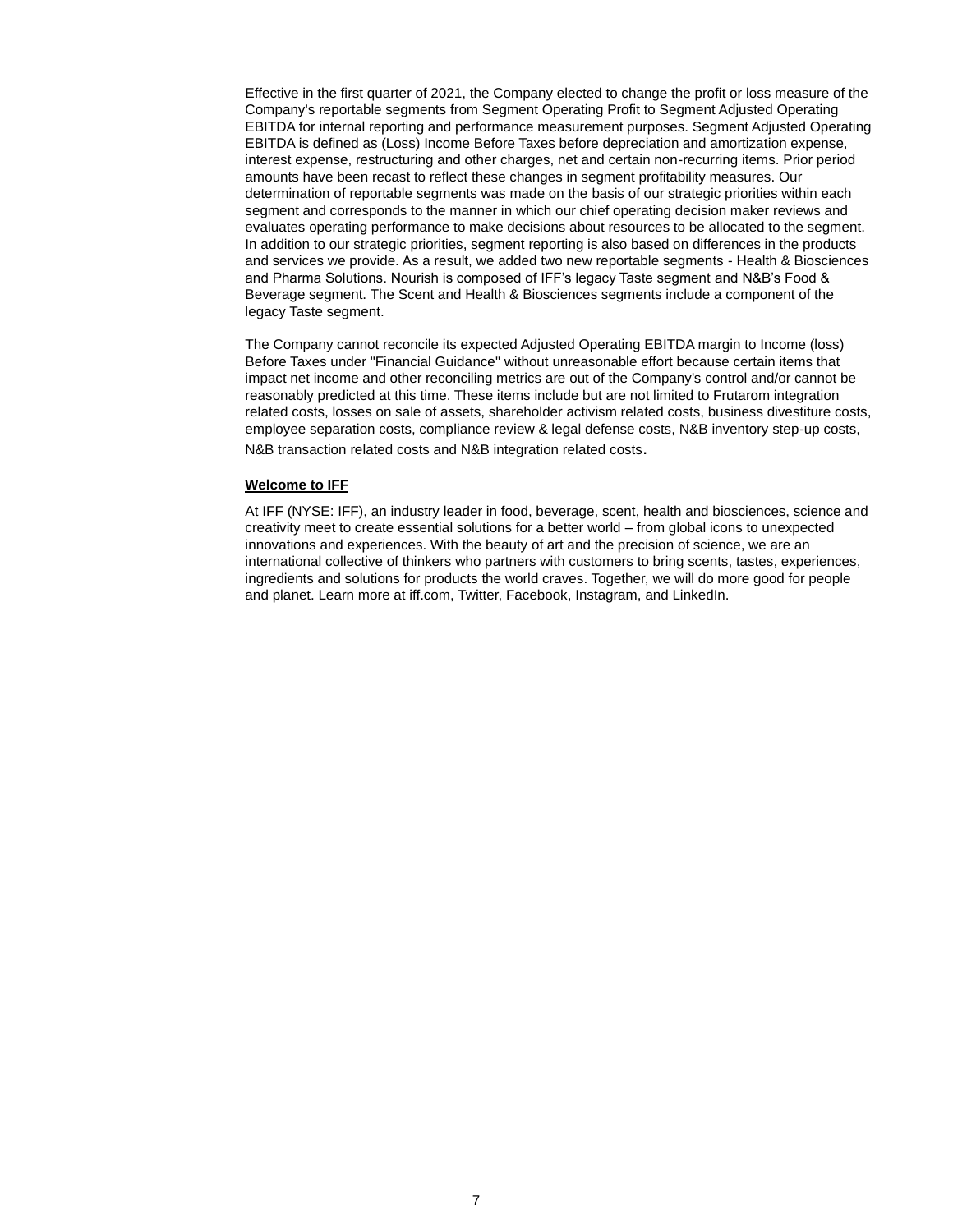# **International Flavors & Fragrances Inc. Consolidated Income Statements (Amounts in millions except per share data) (Unaudited)**

|                                                                |               |                |                         |                | Three Months Ended December 31,<br><b>Year Ended December 31.</b> |    |        |                         |                |             |
|----------------------------------------------------------------|---------------|----------------|-------------------------|----------------|-------------------------------------------------------------------|----|--------|-------------------------|----------------|-------------|
|                                                                |               | 2021           |                         | 2020           | %<br>Change                                                       |    | 2021   |                         | 2020           | %<br>Change |
| Net sales                                                      | $\mathsf{\$}$ | 3,031          | $\sqrt[6]{\frac{1}{2}}$ | 1,270          | 139 % \$                                                          |    | 11,656 | $\sqrt[6]{\frac{1}{2}}$ | 5,084          | 129 %       |
| Cost of goods sold                                             |               | 2,050          |                         | 756            | 171 %                                                             |    | 7,921  |                         | 2,998          | 164 %       |
| Gross profit                                                   |               | 981            |                         | 514            | 91 %                                                              |    | 3,735  |                         | 2,086          | 79 %        |
| Research and development expenses                              |               | 166            |                         | 101            | 64 %                                                              |    | 629    |                         | 357            | 76 %        |
| Selling and administrative expenses                            |               | 450            |                         | 254            | 77 %                                                              |    | 1,749  |                         | 949            | 84 %        |
| Restructuring and other charges                                |               | $\overline{7}$ |                         | 9              | (22)%                                                             |    | 41     |                         | 17             | 141 %       |
| Amortization of acquisition-related intangibles                |               | 185            |                         | 48             | 285 %                                                             |    | 732    |                         | 193            | 279 %       |
| (Gains) losses on sale of fixed assets                         |               |                |                         | $\overline{c}$ | $(100)$ %                                                         |    | (1)    |                         | 4              | (125)%      |
| Operating profit                                               |               | 173            |                         | 100            | 73 %                                                              |    | 585    |                         | 566            | 3 %         |
| Interest expense                                               |               | 73             |                         | 33             | 121 %                                                             |    | 289    |                         | 132            | 119 %       |
| Other income, net                                              |               | (14)           |                         | (12)           | 17 %                                                              |    | (58)   |                         | (7)            | <b>NMF</b>  |
| Income before taxes                                            |               | 114            |                         | 79             | 44 %                                                              |    | 354    |                         | 441            | (20)%       |
| Provision for income taxes                                     |               | 22             |                         | 13             | 69 %                                                              |    | 75     |                         | 74             | 1%          |
| Net income                                                     |               | 92             |                         | 66             | 39 %                                                              |    | 279    |                         | 367            | (24)%       |
| Net income (loss) attributable to non-<br>controlling interest |               | $\overline{2}$ |                         | (1)            | $(300)$ %                                                         |    | 9      |                         | $\overline{4}$ | 125 %       |
| Net income attributable to IFF stockholders                    |               | 90             |                         | 67             | 34 %                                                              |    | 270    |                         | 363            | (26)%       |
|                                                                |               |                |                         |                |                                                                   |    |        |                         |                |             |
| Net income per share - basic (1)                               | \$            | 0.35           | \$                      | 0.57           |                                                                   | \$ | 1.11   | \$                      | 3.25           |             |
| Net income per share - diluted (1)                             | \$            | 0.35           | $\sqrt[6]{\frac{1}{2}}$ | 0.57           |                                                                   | \$ | 1.10   | $\sqrt[6]{\frac{1}{2}}$ | 3.21           |             |
|                                                                |               |                |                         |                |                                                                   |    |        |                         |                |             |
| Average number of shares outstanding -<br>basic                |               | 255            |                         | 112            |                                                                   |    | 243    |                         | 112            |             |
| Average number of shares outstanding -<br>diluted              |               | 255            |                         | 114            |                                                                   |    | 243    |                         | 114            |             |

*(1)* Net income per share reflects adjustments related to the redemption value of certain redeemable noncontrolling interests. *NMF* Not meaningful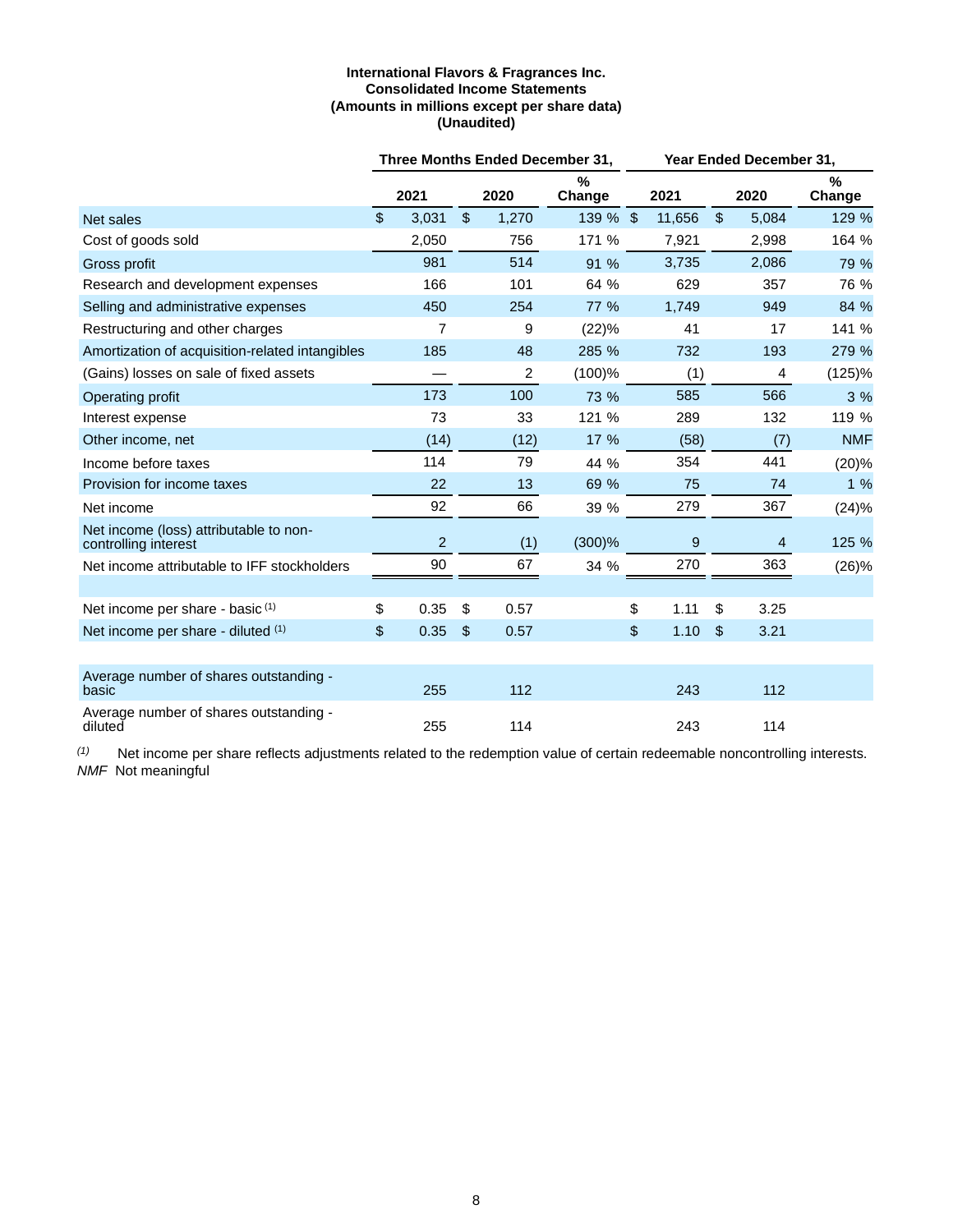# **International Flavors & Fragrances Inc. Condensed Consolidated Balance Sheets (Amounts in millions) (Unaudited)**

|                                            |                         | December 31, |                           |        |
|--------------------------------------------|-------------------------|--------------|---------------------------|--------|
|                                            |                         | 2021         |                           | 2020   |
| Cash, cash equivalents and restricted cash | $\sqrt[6]{\frac{1}{2}}$ | 715          | $\sqrt{3}$                | 657    |
| Receivables, net                           |                         | 1,906        |                           | 929    |
| Inventories                                |                         | 2,516        |                           | 1,132  |
| Other current assets                       |                         | 1,850        |                           | 342    |
| <b>Total current assets</b>                |                         | 6,987        |                           | 3,060  |
|                                            |                         |              |                           |        |
| Property, plant and equipment, net         |                         | 4,368        |                           | 1,458  |
| Goodwill and other intangibles, net        |                         | 26,940       |                           | 8,320  |
| Other assets                               |                         | 1,383        |                           | 717    |
| <b>Total assets</b>                        | \$                      | 39,678       | \$                        | 13,555 |
|                                            |                         |              |                           |        |
| Short-term borrowings                      | \$                      | 632          | $\boldsymbol{\mathsf{S}}$ | 634    |
| Other current liabilities                  |                         | 3,001        |                           | 1,270  |
| <b>Total current liabilities</b>           |                         | 3,633        |                           | 1,904  |
|                                            |                         |              |                           |        |
| Long-term debt                             |                         | 10,768       |                           | 3,779  |
| Non-current liabilities                    |                         | 4,054        |                           | 1,452  |
|                                            |                         |              |                           |        |
| Redeemable noncontrolling interests        |                         | 105          |                           | 98     |
|                                            |                         |              |                           |        |
| Shareholders' equity                       |                         | 21,118       |                           | 6,322  |
| Total liabilities and shareholders' equity | \$                      | 39,678       | \$                        | 13,555 |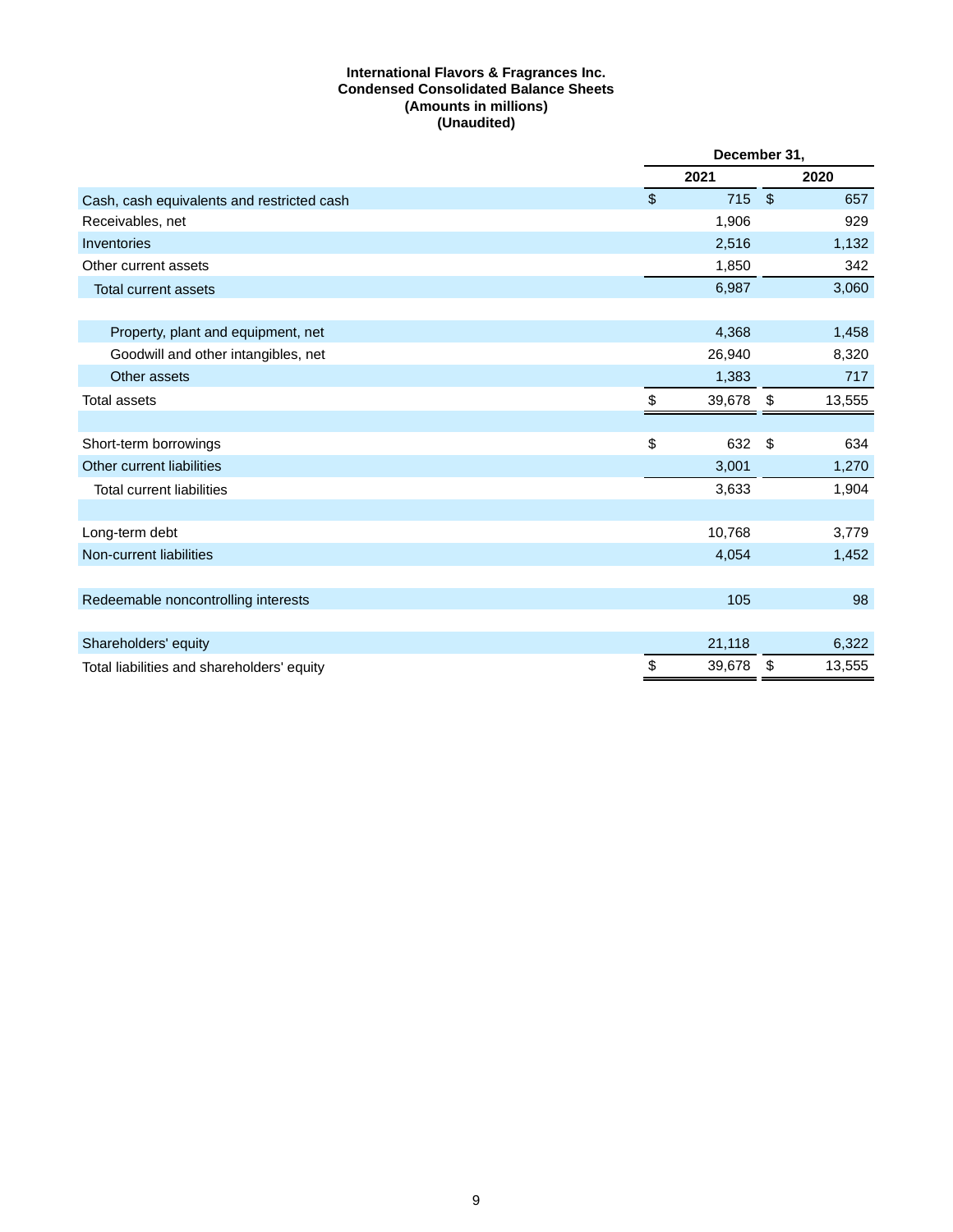# **International Flavors & Fragrances Inc. Consolidated Statements of Cash Flows (Amounts in millions) (Unaudited)**

|                                                                                | Year Ended December 31, |                |
|--------------------------------------------------------------------------------|-------------------------|----------------|
|                                                                                | 2021                    | 2020           |
| Cash flows from operating activities:                                          |                         |                |
| Net income                                                                     | \$<br>279               | \$<br>367      |
| Adjustments to reconcile to net cash provided by operations:                   |                         |                |
| Depreciation and amortization                                                  | 1,156                   | 325            |
| Deferred income taxes                                                          | (236)                   | (68)           |
| (Gains) losses on sale of assets                                               | (1)                     | $\overline{4}$ |
| Stock-based compensation                                                       | 54                      | 36             |
| Pension contributions                                                          | (30)                    | (24)           |
| Amortization of inventory step-up                                              | 368                     |                |
| Changes in assets and liabilities, net of acquisitions:                        |                         |                |
| Trade receivables                                                              | (169)                   | (61)           |
| Inventories                                                                    | (363)                   | 18             |
| Accounts payable                                                               | 419                     | 28             |
| Accruals for incentive compensation                                            | 96                      | 44             |
| Other current payables and accrued expenses                                    | 4                       | 57             |
| Other assets/liabilities, net                                                  | (140)                   | (12)           |
| Net cash provided by operating activities                                      | 1,437                   | 714            |
| Cash flows from investing activities.                                          |                         |                |
| Additions to property, plant and equipment                                     | (393)                   | (192)          |
| Additions to intangible assets                                                 | (4)                     |                |
| Proceeds from disposal of assets                                               | 18                      | 17             |
| Maturity of net investment hedges                                              |                         | (14)           |
| Proceeds from life insurance contracts                                         |                         | 2              |
| Cash provided by the Merger with N&B                                           | 246                     |                |
| Proceeds received from sale of business                                        | 115                     |                |
| Contingent consideration paid                                                  |                         |                |
| Net cash used in investing activities                                          | (18)                    | (187)          |
| <b>Cash flows from financing activities:</b>                                   |                         |                |
| Cash dividends paid to shareholders                                            | (667)                   | (323)          |
| Dividends paid to redeemable noncontrolling interest                           | (2)                     |                |
| Decrease in revolving credit facility and short term borrowing                 | (105)                   |                |
| Proceeds from issuance of commercial paper                                     | 324                     |                |
| Deferred financing costs                                                       | (3)                     | (3)            |
| Repayments of long-term debt                                                   | (828)                   | (347)          |
| Purchases of redeemable noncontrolling interest                                |                         | (22)           |
| Proceeds from issuance of long-term debt                                       | 3                       | 200            |
| Contingent consideration paid                                                  | (14)                    | (9)            |
| Proceeds from issuance of stock in connection with stock options               | 9                       |                |
|                                                                                |                         |                |
| Employee withholding taxes paid                                                | (21)                    | (8)            |
| Net cash used in financing activities                                          | (1, 304)                | (512)          |
| Effect of exchange rates changes on cash, cash equivalents and restricted cash | (59)                    | 21             |
| Net change in cash, cash equivalents and restricted cash                       | 56                      | 36             |
| Cash, cash equivalents and restricted cash at beginning of year                | 660                     | 624            |
| Cash, cash equivalents and restricted cash at end of period                    | \$<br>716               | \$<br>660      |

The following table reconciles cash, cash equivalents and restricted cash between the Company's statement of cash flows for the periods ended December 31, 2021 and December 31, 2020 to the amounts reported in the Company's balance sheet:

| AMOUNTS IN MILLIONS                        | December 31, 2021 |      | December 31, 2020 |      |     |  | December 31, 2019 |
|--------------------------------------------|-------------------|------|-------------------|------|-----|--|-------------------|
| <b>Current assets</b>                      |                   |      |                   |      |     |  |                   |
| Cash and cash equivalents                  | 711               | - \$ | 650               | - \$ | 607 |  |                   |
| Restricted cash                            | 4                 |      |                   |      | 17  |  |                   |
| Noncurrent assets                          |                   |      |                   |      |     |  |                   |
| Restricted cash included in Other assets   |                   |      | з                 |      |     |  |                   |
| Cash, cash equivalents and restricted cash | \$<br>716         | - \$ | 660               | \$.  | 624 |  |                   |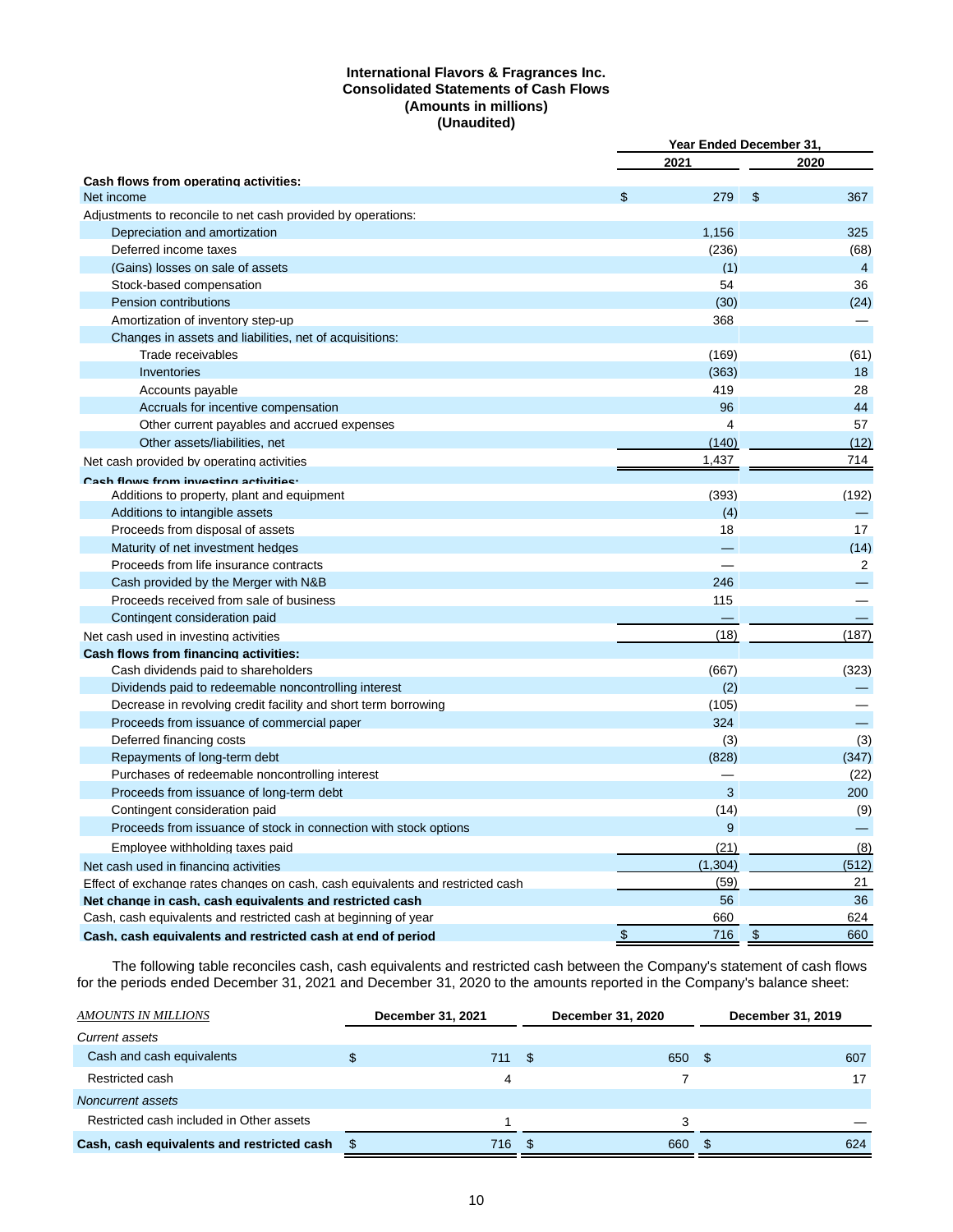### **International Flavors & Fragrances Inc. Business Unit Performance (Amounts in millions) (Unaudited)**

|                                           | Three Months Ended December 31, |                          |    |                          | Year Ended December 31,   |              |    |        |
|-------------------------------------------|---------------------------------|--------------------------|----|--------------------------|---------------------------|--------------|----|--------|
|                                           |                                 | 2021                     |    | 2020                     |                           | 2021         |    | 2020   |
| <b>Net Sales</b>                          |                                 |                          |    |                          |                           |              |    |        |
| Nourish                                   | \$                              | 1,626                    | \$ | 712                      | \$                        | 6,264        | \$ | 2,886  |
| <b>Health &amp; Biosciences</b>           |                                 | 646                      |    | 35                       |                           | 2,329        |    | 134    |
| Scent                                     |                                 | 555                      |    | 523                      |                           | 2,254        |    | 2,064  |
| <b>Pharma Solutions</b>                   |                                 | 204                      |    |                          |                           | 809          |    |        |
| Consolidated                              | \$                              | 3,031                    | \$ | 1,270                    | \$                        | 11,656       | \$ | 5,084  |
|                                           |                                 |                          |    |                          |                           |              |    |        |
| <b>Segment Adjusted Operating EBITDA</b>  |                                 |                          |    |                          |                           |              |    |        |
| Nourish                                   | $\sqrt[6]{\frac{1}{2}}$         | 251                      | \$ | 133                      | $\boldsymbol{\mathsf{S}}$ | 1,172        | \$ | 599    |
| <b>Health &amp; Biosciences</b>           |                                 | 156                      |    | 11                       |                           | 625          |    | 40     |
| Scent                                     |                                 | 88                       |    | 93                       |                           | 463          |    | 416    |
| <b>Pharma Solutions</b>                   |                                 | 34                       |    |                          |                           | 165          |    |        |
| <b>Total</b>                              |                                 | 529                      |    | 237                      |                           | 2,425        |    | 1,055  |
| Depreciation & Amortization               |                                 | (295)                    |    | (81)                     |                           | (1, 156)     |    | (325)  |
| Interest Expense                          |                                 | (73)                     |    | (33)                     |                           | (289)        |    | (132)  |
| Other income, net                         |                                 | 14                       |    | 12                       |                           | 58           |    | 7      |
| <b>Frutarom Integration Related Costs</b> |                                 | (1)                      |    | (1)                      |                           | (4)          |    | (10)   |
| Restructuring and Other Charges           |                                 | (7)                      |    | (9)                      |                           | (41)         |    | (17)   |
| Gains (Losses) on Sale of Assets          |                                 |                          |    | (2)                      |                           | $\mathbf{1}$ |    | (4)    |
| <b>Shareholder Activism Related Costs</b> |                                 | $\overline{\phantom{0}}$ |    | $\overline{\phantom{0}}$ |                           | (7)          |    |        |
| <b>Business Divestiture Costs</b>         |                                 | (21)                     |    |                          |                           | (42)         |    |        |
| <b>Employee Separation Costs</b>          |                                 | (1)                      |    | (3)                      |                           | (29)         |    | (3)    |
| <b>Frutarom Acquisition Related Costs</b> |                                 | (2)                      |    |                          |                           | (2)          |    | (1)    |
| Compliance Review & Legal Defense Costs   |                                 |                          |    | (1)                      |                           |              |    | (3)    |
| <b>N&amp;B Inventory Step-Up Costs</b>    |                                 | (5)                      |    | $\overline{\phantom{0}}$ |                           | (368)        |    |        |
| <b>N&amp;B Transaction Related Costs</b>  |                                 |                          |    | (5)                      |                           | (91)         |    | (29)   |
| <b>N&amp;B Integration Related Costs</b>  |                                 | (24)                     |    | (35)                     |                           | (101)        |    | (97)   |
| Income before taxes                       | \$                              | 114                      | \$ | 79                       | \$                        | 354          | \$ | 441    |
|                                           |                                 |                          |    |                          |                           |              |    |        |
| <b>Segment Adjusted Operating EBITDA</b>  |                                 |                          |    |                          |                           |              |    |        |
| <b>Nourish</b>                            |                                 | 15.4 %                   |    | 18.7 %                   |                           | 18.7 %       |    | 20.8 % |
| <b>Health &amp; Biosciences</b>           |                                 | 24.1 %                   |    | 31.4 %                   |                           | 26.8 %       |    | 29.9 % |
| Scent                                     |                                 | 15.9 %                   |    | 17.8 %                   |                           | 20.5 %       |    | 20.2 % |
| <b>Pharma Solutions</b>                   |                                 | 16.7%                    |    | $-$ %                    |                           | 20.4 %       |    | $-$ %  |
| Consolidated                              |                                 | 17.5 %                   |    | 18.7 %                   |                           | 20.8 %       |    | 20.8 % |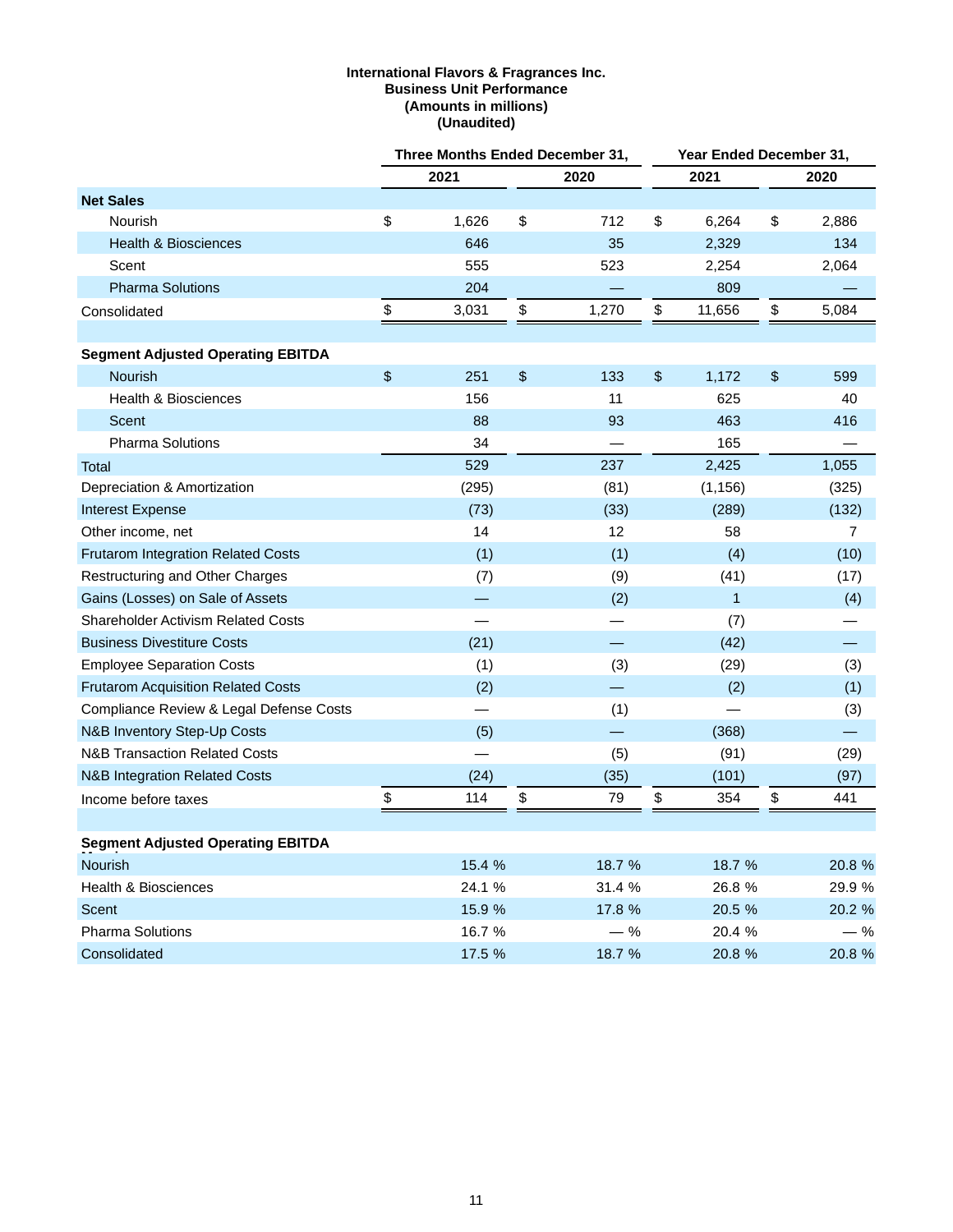# **International Flavors & Fragrances Inc. GAAP to Non-GAAP Reconciliation (Unaudited)**

The following information and schedules provide reconciliation information between reported GAAP amounts and non-GAAP certain adjusted amounts. This information and schedules are not intended as, and should not be viewed as, a substitute for reported GAAP amounts or financial statements of the Company prepared and presented in accordance with GAAP.

|                       | <b>Reconciliation of Gross Profit</b> |                       |               |     |
|-----------------------|---------------------------------------|-----------------------|---------------|-----|
|                       |                                       | <b>Fourth Quarter</b> |               |     |
| (DOLLARS IN MILLIONS) |                                       | 2021                  | 2020          |     |
| Reported (GAAP)       |                                       | 981                   | <sup>\$</sup> | 514 |
|                       |                                       |                       |               |     |

| N&B Inventory Step-Up Costs       |        |     |
|-----------------------------------|--------|-----|
| N&B Integration Related Costs (h) |        |     |
| Adjusted (Non-GAAP)               | 987 \$ | 514 |

# **Reconciliation of Selling and Administrative Expenses**

|                                             | <b>Fourth Quarter</b> |      |      |  |
|---------------------------------------------|-----------------------|------|------|--|
| (DOLLARS IN MILLIONS)                       | 2021                  |      | 2020 |  |
| Reported (GAAP)                             | \$<br>450             | - \$ | 254  |  |
| Business Divestiture Costs (b)              | (21)                  |      |      |  |
| Employee Separation Costs (c)               | (1)                   |      | (3)  |  |
| Frutarom Acquisition Related Costs (e)      | (2)                   |      |      |  |
| Compliance Review & Legal Defense Costs (f) |                       |      | (1)  |  |
| N&B Transaction Related Costs (g)           |                       |      | (5)  |  |
| N&B Integration Related Costs (h)           | (23)                  |      | (35) |  |
| Adjusted (Non-GAAP)                         | \$<br>403             |      | 210  |  |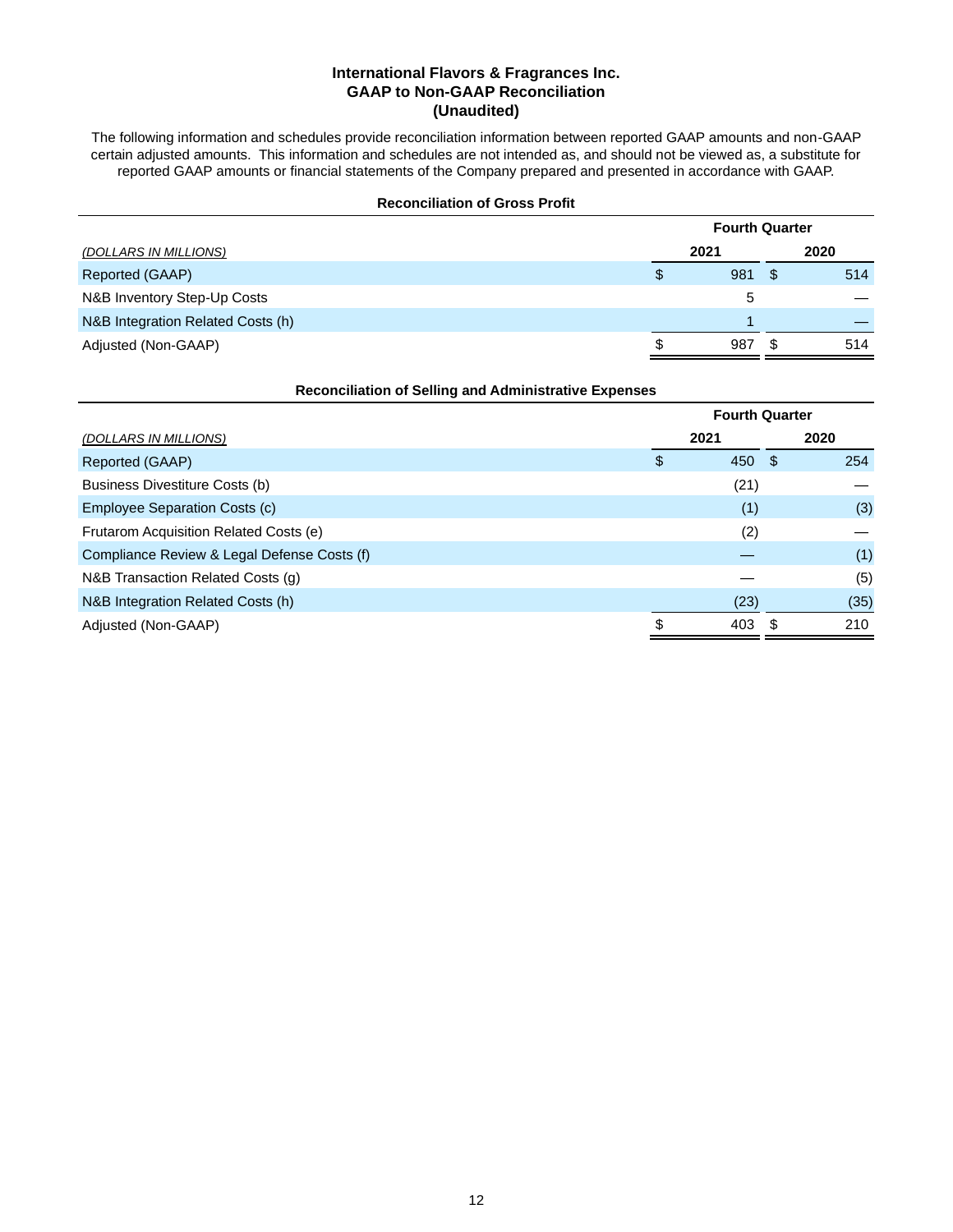#### **International Flavors & Fragrances Inc. GAAP to Non-GAAP Reconciliation (Amounts in millions) (Unaudited)**

The following information and schedules provide reconciliation information between reported GAAP amounts and non-GAAP certain adjusted amounts. This information and schedules are not intended as, and should not be viewed as, a substitute for reported GAAP amounts or financial statements of the Company prepared and presented in accordance with GAAP.

| <b>Reconciliation of Net Income and EPS</b>    |    |                                  |    |                                     |     |                                                        |                              |    |                                  |    |                                     |     |                                                          |    |                          |
|------------------------------------------------|----|----------------------------------|----|-------------------------------------|-----|--------------------------------------------------------|------------------------------|----|----------------------------------|----|-------------------------------------|-----|----------------------------------------------------------|----|--------------------------|
|                                                |    |                                  |    |                                     |     |                                                        | <b>Fourth Quarter</b>        |    |                                  |    |                                     |     |                                                          |    |                          |
|                                                |    | 2021                             |    |                                     |     |                                                        |                              |    | 2020                             |    |                                     |     |                                                          |    |                          |
| (DOLLARS IN MILLIONS)                          |    | <b>Income</b><br>before<br>taxes |    | <b>Taxes</b><br>on<br>income<br>(i) |     | <b>Net Income</b><br><b>Attributable</b><br>to IFF (k) | <b>Diluted</b><br><b>EPS</b> |    | <b>Income</b><br>before<br>taxes |    | <b>Taxes</b><br>on<br>income<br>(i) |     | <b>Net Income</b><br><b>Attributable</b><br>to IFF $(k)$ |    | <b>Diluted</b><br>EPS(I) |
| Reported (GAAP)                                | \$ | 114                              | \$ | 22                                  | \$. | 90                                                     | \$<br>0.35                   | \$ | 79                               | \$ | 13                                  | \$. | 67                                                       | \$ | 0.57                     |
| Frutarom Integration Related Costs (a)         |    |                                  |    |                                     |     |                                                        |                              |    | 1                                |    |                                     |     | 1                                                        |    | 0.01                     |
| Restructuring and other Charges                |    | 7                                |    | $\overline{2}$                      |     | 5                                                      | 0.02                         |    | 9                                |    | 2                                   |     | $\overline{7}$                                           |    | 0.06                     |
| (Gains) Losses on Sale of Assets               |    |                                  |    |                                     |     |                                                        |                              |    | 2                                |    |                                     |     | 2                                                        |    | 0.02                     |
| <b>Business Divestiture Costs (b)</b>          |    | 21                               |    | 5                                   |     | 16                                                     | 0.06                         |    |                                  |    |                                     |     |                                                          |    |                          |
| Gains on Business Disposal                     |    | (13)                             |    | (14)                                |     | 1                                                      | 0.01                         |    |                                  |    |                                     |     |                                                          |    |                          |
| <b>Employee Separation Costs (c)</b>           |    | 1                                |    |                                     |     | 1                                                      |                              |    | 3                                |    |                                     |     | 3                                                        |    | 0.02                     |
| Pension Settlement (d)                         |    | 2                                |    |                                     |     | 2                                                      | 0.01                         |    | 4                                |    | 1                                   |     | 3                                                        |    | 0.03                     |
| Frutarom Acquisition Related Costs (e)         |    | $\overline{2}$                   |    |                                     |     | 2                                                      | 0.01                         |    |                                  |    | 1                                   |     | (1)                                                      |    | (0.01)                   |
| Compliance Review & Legal Defense<br>Costs (f) |    |                                  |    |                                     |     |                                                        |                              |    | 1                                |    |                                     |     | 1                                                        |    | 0.01                     |
| <b>N&amp;B Inventory Step-Up Costs</b>         |    | 5                                |    |                                     |     | 5                                                      | 0.02                         |    |                                  |    |                                     |     |                                                          |    |                          |
| N&B Transaction Related Costs (g)              |    |                                  |    |                                     |     |                                                        |                              |    | 5                                |    | 1                                   |     | 4                                                        |    | 0.03                     |
| N&B Integration Related Costs (h)              |    | 24                               |    | 6                                   |     | 18                                                     | 0.07                         |    | 35                               |    | 9                                   |     | 26                                                       |    | 0.23                     |
| Redemption value adjustment to EPS (i)         |    |                                  |    |                                     |     |                                                        |                              |    |                                  |    |                                     |     |                                                          |    | 0.03                     |
| Adjusted (Non-GAAP)                            | \$ | 164                              | \$ | 21                                  | \$  | 141                                                    | \$<br>0.55                   | \$ | 139                              |    | 27                                  | \$  | 113                                                      | \$ | 0.99                     |

| Reconciliation of Adjusted (Non-GAAP) EPS ex. Amortization              |                       |      |     |      |  |  |  |  |  |
|-------------------------------------------------------------------------|-----------------------|------|-----|------|--|--|--|--|--|
|                                                                         | <b>Fourth Quarter</b> |      |     |      |  |  |  |  |  |
| (DOLLARS AND SHARE AMOUNTS IN MILLIONS)                                 |                       | 2021 |     | 2020 |  |  |  |  |  |
| <b>Numerator</b>                                                        |                       |      |     |      |  |  |  |  |  |
| Adjusted (Non-GAAP) Net Income                                          | \$                    | 141  | -\$ | 113  |  |  |  |  |  |
| Amortization of Acquisition related Intangible Assets                   |                       | 185  |     | 48   |  |  |  |  |  |
| Tax impact on Amortization of Acquisition related Intangible Assets (i) |                       | 45   |     | 11   |  |  |  |  |  |
| Amortization of Acquisition related Intangible Assets, net of tax (m)   |                       | 140  |     | 37   |  |  |  |  |  |
| Adjusted (Non-GAAP) Net Income ex. Amortization                         |                       | 281  |     | 150  |  |  |  |  |  |
|                                                                         |                       |      |     |      |  |  |  |  |  |
| <b>Denominator</b>                                                      |                       |      |     |      |  |  |  |  |  |
| Weighted average shares assuming dilution (diluted)                     |                       | 255  |     | 114  |  |  |  |  |  |
| Adjusted (Non-GAAP) EPS ex. Amortization                                |                       | 1.10 |     | 1.32 |  |  |  |  |  |

(a) Represents costs related to the integration of the Frutarom acquisition. For 2021, costs primarily related to performance stock awards. For 2020, costs primarily related to advisory services, retention bonuses and performance stock awards.

(b) Represents costs related to the Company's sales and planned sales of businesses, primarily legal and professional fees.

(c) Represents costs related to severance, including accelerated stock compensation expense, for certain employees and executives who have been separated or will separate from the Company.

(d) Represents pension settlement charges incurred in one of the Company's UK pension plans.

(e) Represents transaction-related costs and expenses related to the acquisition of Frutarom. For 2021, amount primarily includes earn-out payments, net of adjustments. For 2020, amount primarily includes earn-out payments, net of adjustments, amortization for inventory "step-up" costs and transaction costs primarily related to the 2019 Acquisition Activity.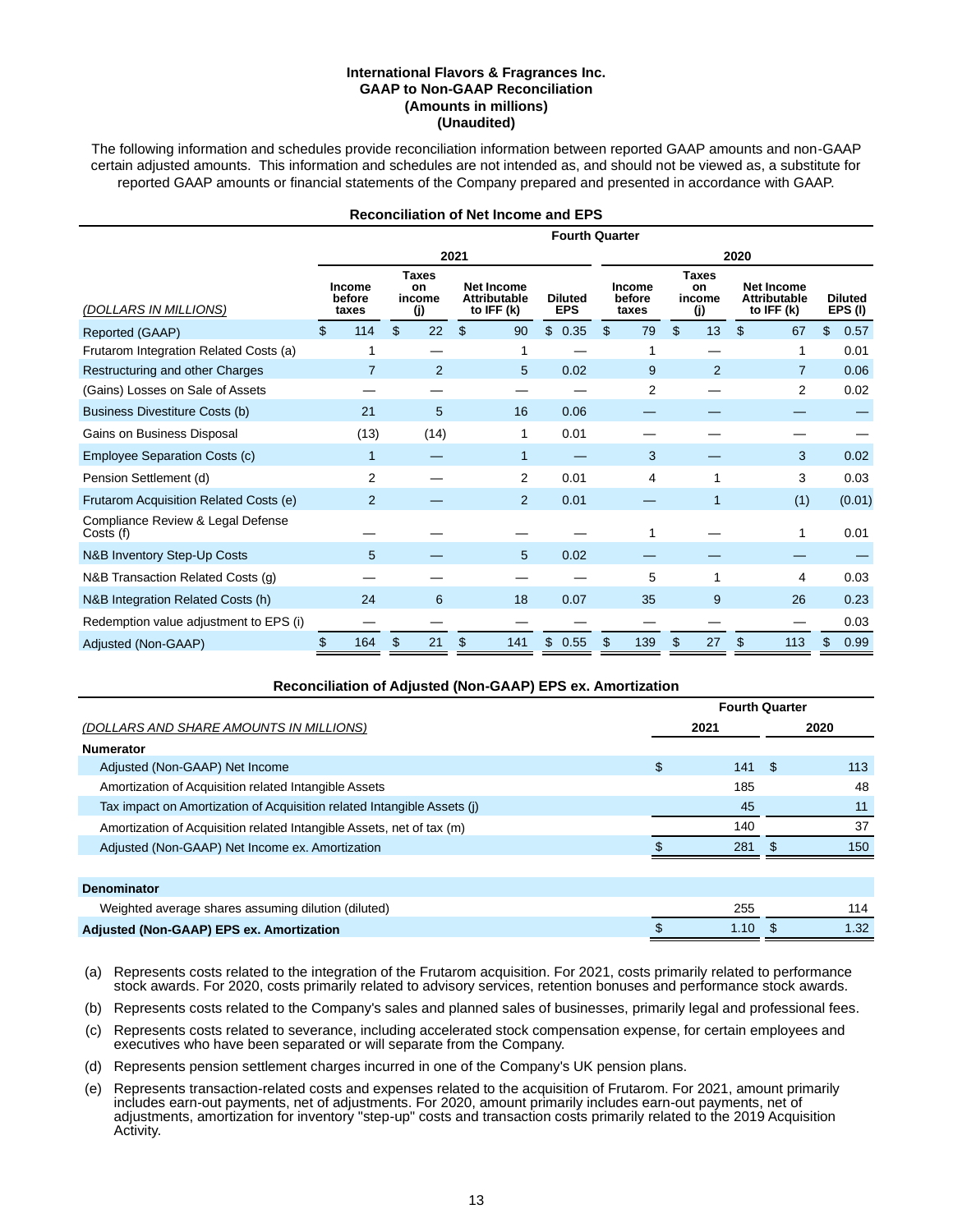- (f) Costs related to reviewing the nature of inappropriate payments and review of compliance in certain other countries. In addition, includes legal costs for related shareholder lawsuits.
- (g) Represents transaction costs and expenses related to the transaction with N&B, primarily legal and professional fees.
- (h) Represents costs primarily related to advisory services for the integration of the transaction with N&B, primarily consulting fees.
- (i) Represents the adjustment to EPS related to the excess of the redemption value of certain redeemable noncontrolling interests over their existing carrying value.
- (j) The income tax effects of non-GAAP adjustments are calculated based on the applicable statutory tax rate for the relevant jurisdiction, except for those items which are non-taxable or subject to valuation allowances for which the tax expense (benefit) was calculated at 0%. The tax benefit for amortization is calculated in a similar manner as the tax effects of the non-GAAP adjustments.
- (k) For 2021, net income is reduced by income attributable to noncontrolling interest of \$2 million. For 2020, net income is increased by income attributable to noncontrolling interest of \$1 million.
- (l) The sum of these items does not foot due to rounding.
- (m) Represents all amortization of intangible assets acquired in connection with acquisitions, net of tax.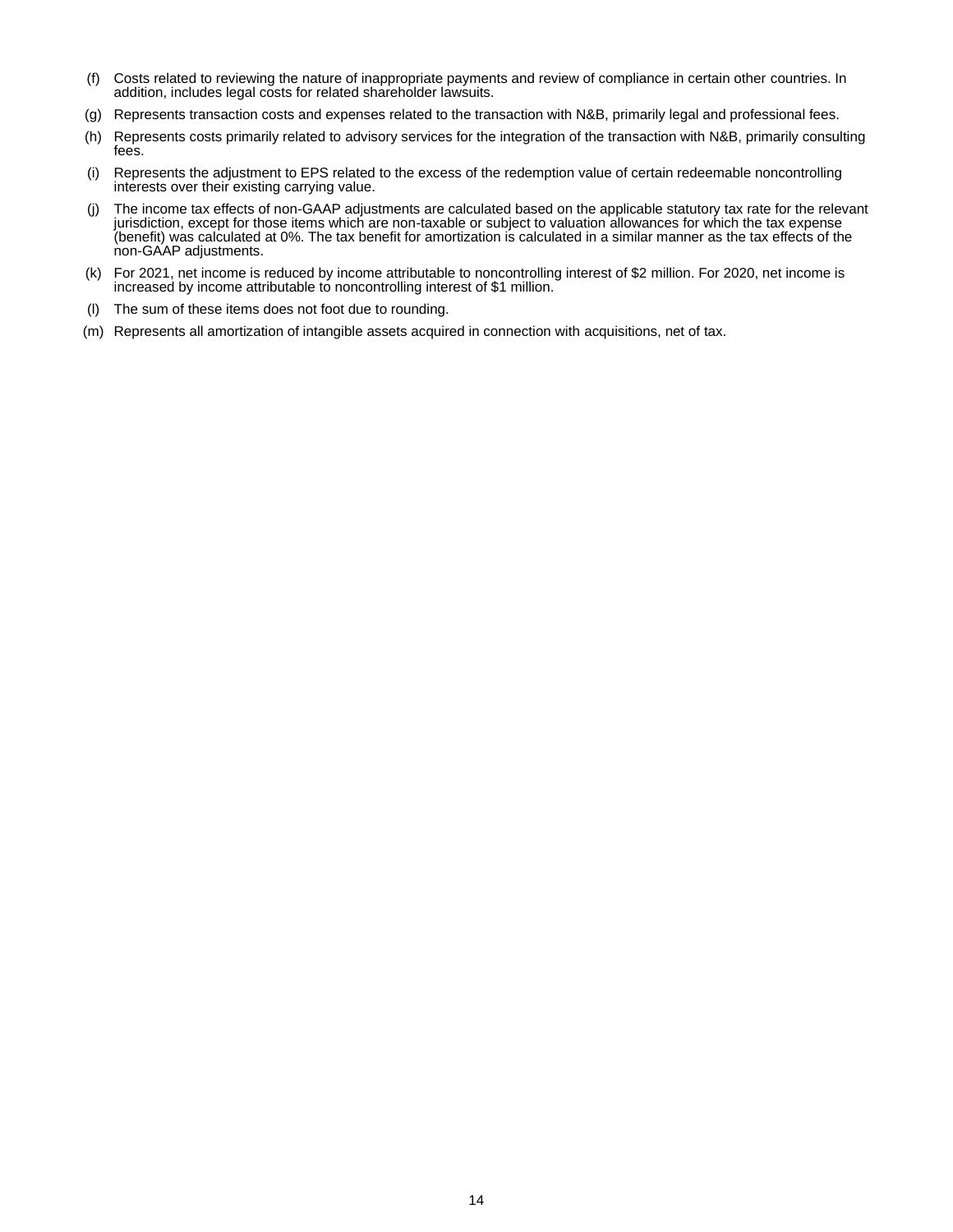#### **International Flavors & Fragrances Inc. GAAP to Non-GAAP Reconciliation (Unaudited)**

The following information and schedules provide reconciliation information between reported GAAP amounts and non-GAAP certain adjusted amounts. This information and schedules are not intended as, and should not be viewed as, a substitute for reported GAAP amounts or financial statements of the Company prepared and presented in accordance with GAAP.

#### **Reconciliation of Gross Profit**

|                                        | Year Ended December 31, |            |     |       |  |
|----------------------------------------|-------------------------|------------|-----|-------|--|
| (DOLLARS IN MILLIONS)                  |                         | 2021       |     | 2020  |  |
| Reported (GAAP)                        | \$                      | $3,735$ \$ |     | 2,086 |  |
| Employee Separation Costs (d)          |                         |            |     |       |  |
| Frutarom Acquisition Related Costs (g) |                         |            |     |       |  |
| N&B Inventory Step-Up Costs            |                         | 368        |     |       |  |
| N&B Integration Related Costs (j)      |                         | 4          |     |       |  |
| Adjusted (Non-GAAP)                    | S                       | 4,108      | \$. | 2,087 |  |

| <b>Reconciliation of Selling and Administrative Expenses</b> |                         |       |    |      |  |  |  |  |  |
|--------------------------------------------------------------|-------------------------|-------|----|------|--|--|--|--|--|
|                                                              | Year Ended December 31, |       |    |      |  |  |  |  |  |
| (DOLLARS IN MILLIONS)                                        |                         | 2021  |    | 2020 |  |  |  |  |  |
| Reported (GAAP)                                              | \$                      | 1,749 | \$ | 949  |  |  |  |  |  |
| Frutarom Integration Related Costs (a)                       |                         | (2)   |    | (8)  |  |  |  |  |  |
| Restructuring and other Charges                              |                         | (1)   |    |      |  |  |  |  |  |
| Shareholder Activism Related Costs (b)                       |                         | (7)   |    |      |  |  |  |  |  |
| Business Divestiture Costs (c)                               |                         | (42)  |    |      |  |  |  |  |  |
| Employee Separation Costs (d)                                |                         | (27)  |    | (3)  |  |  |  |  |  |
| Frutarom Acquisition Related Costs (q)                       |                         | (2)   |    | (1)  |  |  |  |  |  |
| Compliance Review & Legal Defense Costs (h)                  |                         |       |    | (3)  |  |  |  |  |  |
| N&B Transaction Related Costs (i)                            |                         | (91)  |    | (29) |  |  |  |  |  |
| N&B Integration Related Costs (j)                            |                         | (97)  |    | (97) |  |  |  |  |  |
| Adjusted (Non-GAAP)                                          | \$                      | 1,480 |    | 808  |  |  |  |  |  |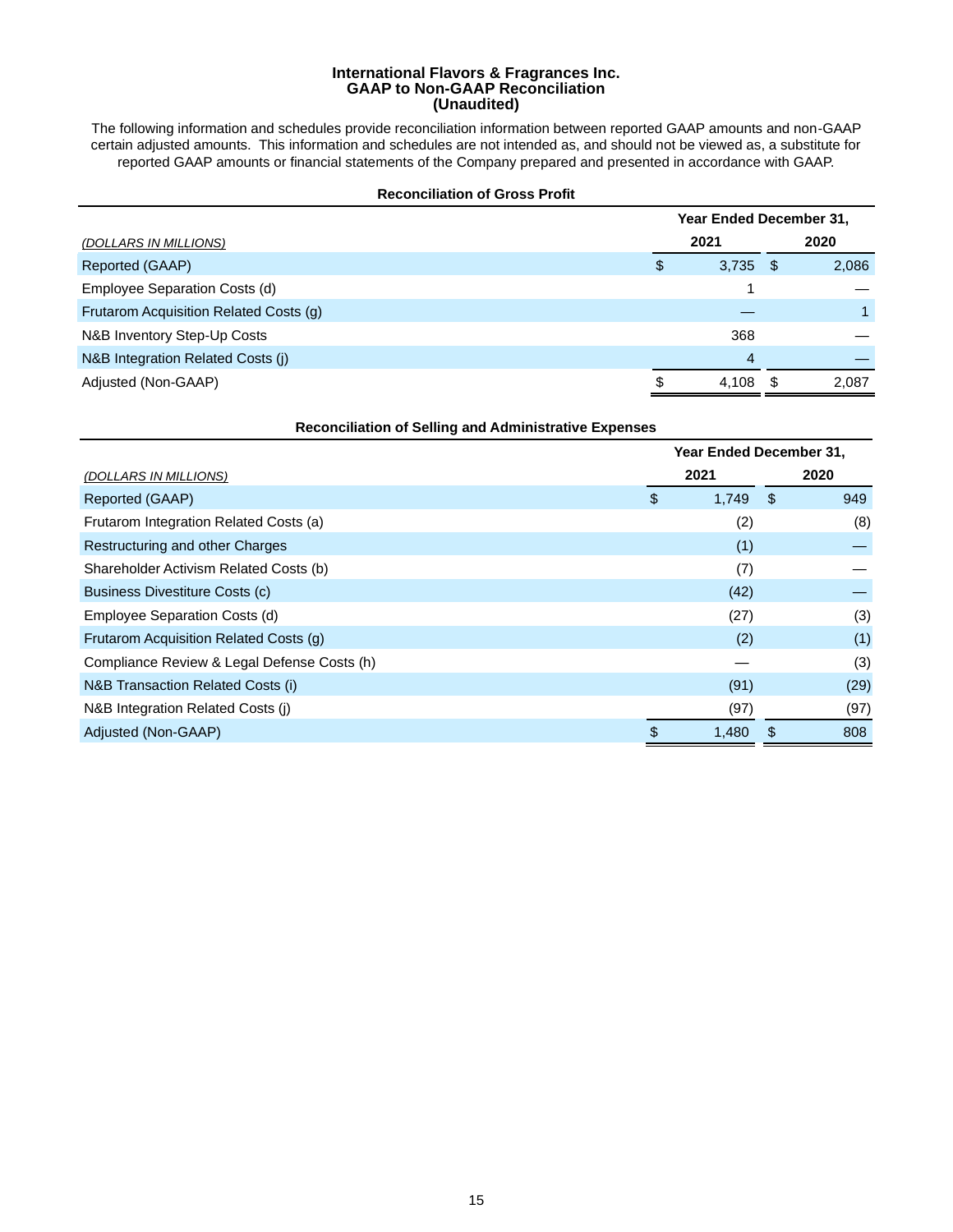#### **International Flavors & Fragrances Inc. GAAP to Non-GAAP Reconciliation (Amounts in millions) (Unaudited)**

The following information and schedules provide reconciliation information between reported GAAP amounts and non-GAAP certain adjusted amounts. This information and schedules are not intended as, and should not be viewed as, a substitute for reported GAAP amounts or financial statements of the Company prepared and presented in accordance with GAAP.

### **Reconciliation of Net Income and EPS**

|                                                | Year Ended December 31,   |                           |                                                          |                              |                           |                           |                                                        |                                     |  |  |  |
|------------------------------------------------|---------------------------|---------------------------|----------------------------------------------------------|------------------------------|---------------------------|---------------------------|--------------------------------------------------------|-------------------------------------|--|--|--|
|                                                |                           |                           | 2021                                                     |                              | 2020                      |                           |                                                        |                                     |  |  |  |
| (DOLLARS IN MILLIONS)                          | Income<br>before<br>taxes | Taxes on<br>income<br>(1) | <b>Net Income</b><br><b>Attributable</b><br>to IFF $(m)$ | <b>Diluted</b><br><b>EPS</b> | Income<br>before<br>taxes | Taxes on<br>income<br>(1) | <b>Net Income</b><br><b>Attributable</b><br>to IFF (m) | <b>Diluted</b><br><b>EPS</b><br>(n) |  |  |  |
| Reported (GAAP)                                | 354<br>\$                 | \$<br>75                  | \$<br>270                                                | \$<br>1.10                   | \$<br>441                 | \$<br>74                  | 363<br>S                                               | $\mathfrak{L}$<br>3.21              |  |  |  |
| Frutarom Integration Related Costs (a)         | 4                         |                           | 4                                                        | 0.01                         | 10                        | $\overline{2}$            | 8                                                      | 0.07                                |  |  |  |
| Restructuring and other Charges                | 41                        | 9                         | 32                                                       | 0.13                         | 17                        | $\overline{4}$            | 13                                                     | 0.12                                |  |  |  |
| (Gains) Losses on Sale of Assets               | (1)                       |                           | (1)                                                      |                              | 4                         | 1                         | 3                                                      | 0.03                                |  |  |  |
| Shareholder Activism Related Costs (b)         | $\overline{7}$            | 2                         | 5                                                        | 0.02                         |                           |                           |                                                        |                                     |  |  |  |
| Business Divestiture Costs (c)                 | 42                        | 10                        | 32                                                       | 0.12                         |                           |                           |                                                        |                                     |  |  |  |
| Gains on Business Disposal                     | (13)                      | (14)                      | 1                                                        | 0.01                         |                           |                           |                                                        |                                     |  |  |  |
| Employee Separation Costs (d)                  | 29                        | 2                         | 27                                                       | 0.11                         | 3                         |                           | 3                                                      | 0.02                                |  |  |  |
| Pension Income Adjustment (e)                  | (17)                      | (4)                       | (13)                                                     | (0.05)                       |                           |                           |                                                        |                                     |  |  |  |
| Pension Settlement (f)                         | 2                         |                           | 2                                                        | 0.01                         | 4                         | 1                         | 3                                                      | 0.03                                |  |  |  |
| Frutarom Acquisition Related Costs (g)         | $\overline{2}$            |                           | $\overline{2}$                                           | 0.01                         | $\mathbf{1}$              |                           | $\mathbf{1}$                                           | 0.01                                |  |  |  |
| Compliance Review & Legal Defense<br>Costs (h) |                           |                           |                                                          |                              | 3                         |                           | 3                                                      | 0.02                                |  |  |  |
| N&B Inventory Step-Up Costs                    | 368                       | 79                        | 289                                                      | 1.19                         |                           |                           |                                                        |                                     |  |  |  |
| N&B Transaction Related Costs (i)              | 91                        | 19                        | 72                                                       | 0.29                         | 29                        | 2                         | 27                                                     | 0.23                                |  |  |  |
| N&B Integration Related Costs (j)              | 101                       | 24                        | 77                                                       | 0.32                         | 97                        | 23                        | 74                                                     | 0.65                                |  |  |  |
| Redemption value adjustment to EPS             |                           |                           |                                                          | 0.01                         |                           |                           |                                                        | (0.02)                              |  |  |  |
| Adjusted (Non-GAAP)                            | 1,010<br>S.               | 202<br>\$                 | \$<br>799                                                | \$<br>3.28                   | \$<br>609                 | \$.<br>107                | 498<br>\$                                              | \$<br>4.38                          |  |  |  |

#### **Reconciliation of Adjusted (Non-GAAP) EPS ex. Amortization**

|                                                                         | Year Ended December 31, |       |      |      |  |
|-------------------------------------------------------------------------|-------------------------|-------|------|------|--|
| (DOLLARS AND SHARE AMOUNTS IN MILLIONS)                                 |                         | 2021  |      | 2020 |  |
| <b>Numerator</b>                                                        |                         |       |      |      |  |
| Adjusted (Non-GAAP) Net Income                                          | \$                      | 799   | - \$ | 498  |  |
| Amortization of Acquisition related Intangible Assets                   |                         | 732   |      | 193  |  |
| Tax impact on Amortization of Acquisition related Intangible Assets (I) |                         | 158   |      | 42   |  |
| Amortization of Acquisition related Intangible Assets, net of tax (o)   |                         | 574   |      | 151  |  |
| Adjusted (Non-GAAP) Net Income ex. Amortization                         |                         | 1,373 | - \$ | 649  |  |
|                                                                         |                         |       |      |      |  |
| <b>Denominator</b>                                                      |                         |       |      |      |  |
| Weighted average shares assuming dilution (diluted)                     |                         | 244   |      | 114  |  |
| Adjusted (Non-GAAP) EPS ex. Amortization                                | \$                      | 5.63  | Ж,   | 5.70 |  |

(a) Represents costs related to the integration of the Frutarom acquisition. For 2021, costs primarily related to performance stock awards. For 2020, costs primarily related to advisory services, retention bonuses and performance stock awards.

(b) Represents shareholder activist related costs, primarily professional fees.

(c) Represents costs related to the Company's sales and planned sales of businesses, primarily legal and professional fees.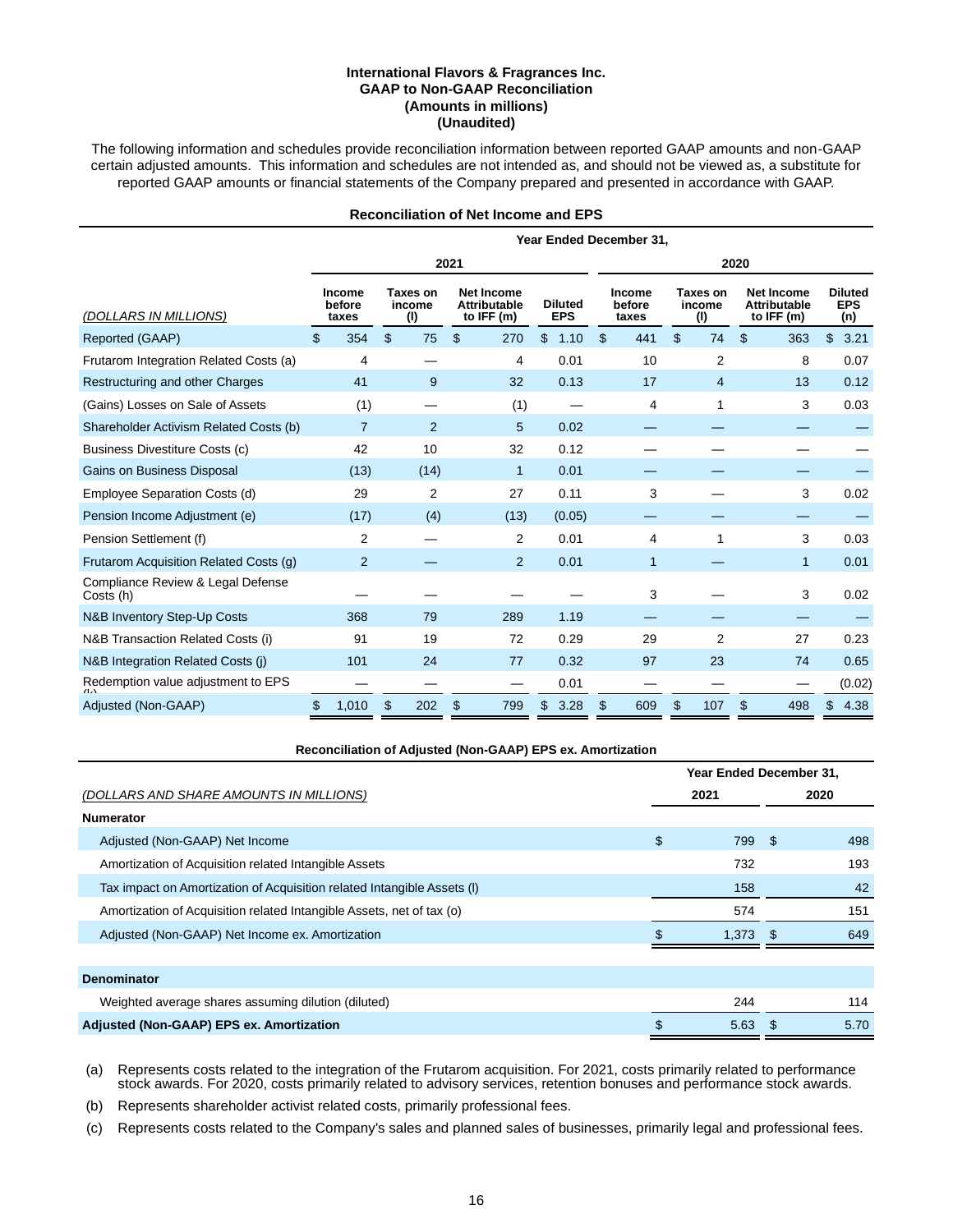- (d) Represents costs related to severance, including accelerated stock compensation expense, for certain employees and executives who have been separated or will separate from the Company.
- (e) Represents catch-up of net pension income from prior periods that had been excluded from their respective periods.
- (f) Represents pension settlement charges incurred in one of the Company's UK pension plans.
- (g) Represents transaction-related costs and expenses related to the acquisition of Frutarom. For 2021, amount primarily includes earn-out payments, net of adjustments. For 2020, amount primarily includes earn-out payments, net of adjustments, amortization for inventory "step-up" costs and transaction costs primarily related to the 2019 Acquisition Activity.
- (h) Costs related to reviewing the nature of inappropriate payments and review of compliance in certain other countries. In addition, includes legal costs for related shareholder lawsuits.
- (i) Represents transaction costs and expenses related to the transaction with N&B, primarily legal and professional fees.
- (j) Represents costs primarily related to advisory services for the integration of the transaction with N&B, primarily consulting fees.
- (k) Represents the adjustment to EPS related to the excess of the redemption value of certain redeemable noncontrolling interests over their existing carrying value.
- (l) The income tax effects of non-GAAP adjustments are calculated based on the applicable statutory tax rate for the relevant jurisdiction, except for those items which are non-taxable or subject to valuation allowances for which the tax expense (benefit) was calculated at 0%. The tax benefit for amortization is calculated in a similar manner as the tax effects of the non-GAAP adjustments.
- (m) For 2021 and 2020, net income is reduced by income attributable to noncontrolling interest of \$9 million and \$4 million, respectively.
- (n) The sum of these items does not foot due to rounding.
- (o) Represents all amortization of intangible assets acquired in connection with acquisitions, net of tax.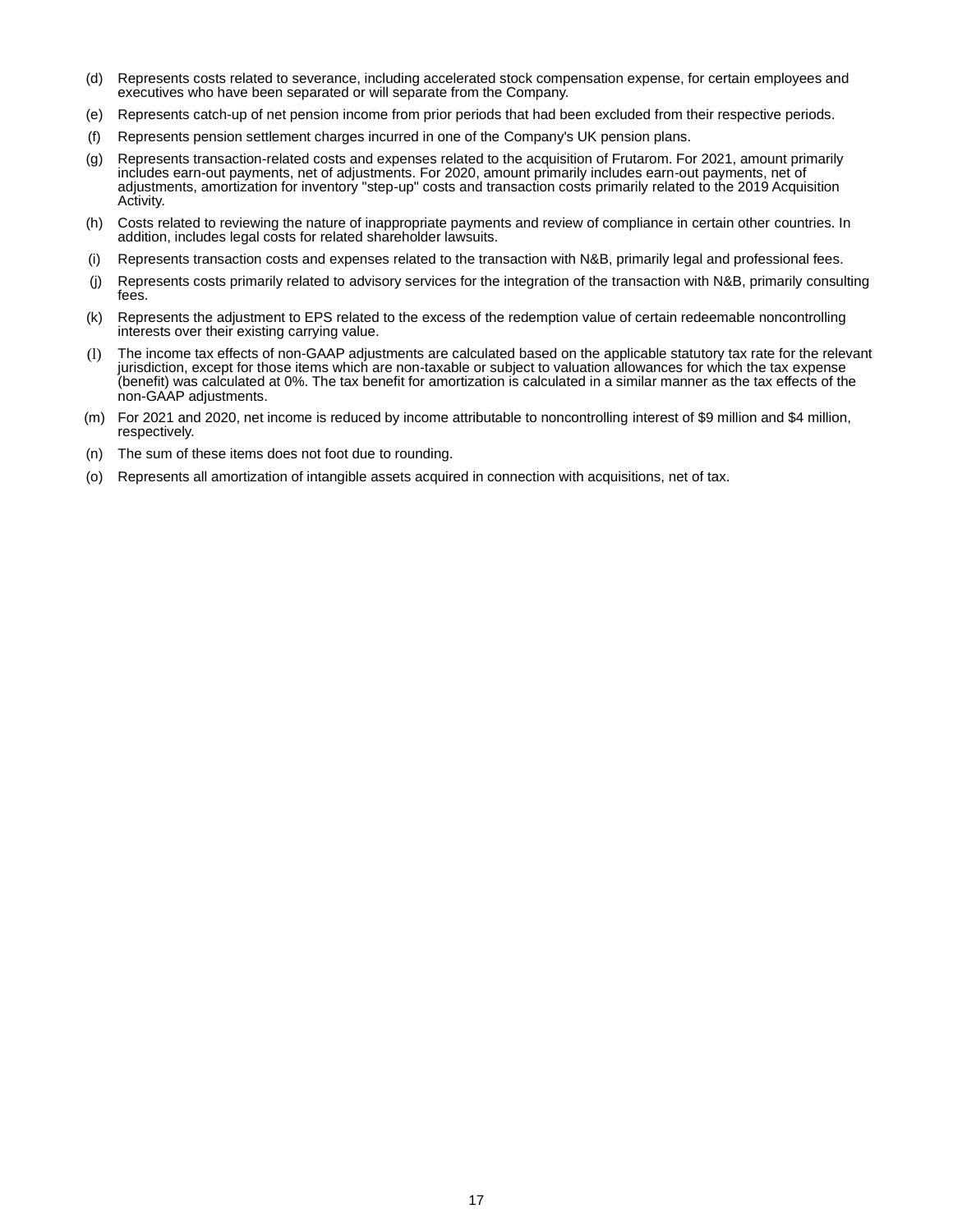### **International Flavors & Fragrances Inc. Debt Covenants (Amounts in millions) (Unaudited)**

The following information and schedules provide reconciliation information between reported GAAP amounts and non-GAAP certain adjusted amounts. This information and schedules are not intended as, and should not be viewed as, a substitute for reported GAAP amounts or financial statements of the Company prepared and presented in accordance with GAAP.

# **Reconciliation of Credit Adjusted EBITDA to Net Income**

| (DOLLARS IN MILLIONS)         | Year Ended December 31,<br>2021 |       |  |  |  |
|-------------------------------|---------------------------------|-------|--|--|--|
| Net income                    | \$                              | 336   |  |  |  |
| Interest expense              |                                 | 302   |  |  |  |
| Income taxes                  |                                 | 28    |  |  |  |
| Depreciation and amortization |                                 | 1,206 |  |  |  |
| Specified items (1)(3)        |                                 | 682   |  |  |  |
| Non-cash items (2)(3)         |                                 | 53    |  |  |  |
| <b>Credit Adjusted EBITDA</b> |                                 | 2,607 |  |  |  |

\_\_\_\_\_\_\_\_\_\_\_\_\_\_\_\_\_\_\_\_\_\_\_ (1) Specified items for the 12 months ended December 31, 2021 of \$682 million, consist of Frutarom integration related costs, restructuring and other charges, shareholder activism related costs, business divestiture costs, gains on business disposal, employee separation costs, pension income adjustment, pension settlement, Frutarom acquisition related costs, N&B inventory step-up costs, N&B transaction related costs, N&B integration related costs and other N&B specified items.

(2) Non-cash items represent all other adjustments to reconcile net income to net cash provided by operations as presented on the Statement of Cash Flows, including gains on disposal of assets and stock-based compensation.

(3) Specified and non-cash items may not include all eligible add-back items from the Merger with N&B, for the purposes of the Credit Adjusted EBITDA calculation, due to availability of the information.

#### **Net Debt to Total Debt**

| <u>(DOLLARS IN MILLIONS)</u> |   | December 31, 2021 |
|------------------------------|---|-------------------|
| Total debt <sup>(1)</sup>    | Ф | 11,418            |
| Adjustments:                 |   |                   |
| Cash and cash equivalents    |   | (711)             |
| Net debt                     |   | 10.707            |
|                              |   |                   |

(1) Total debt used for the calculation of Net debt consists of short-term debt, long-term debt, short-term finance lease obligations and long-term finance lease obligations.